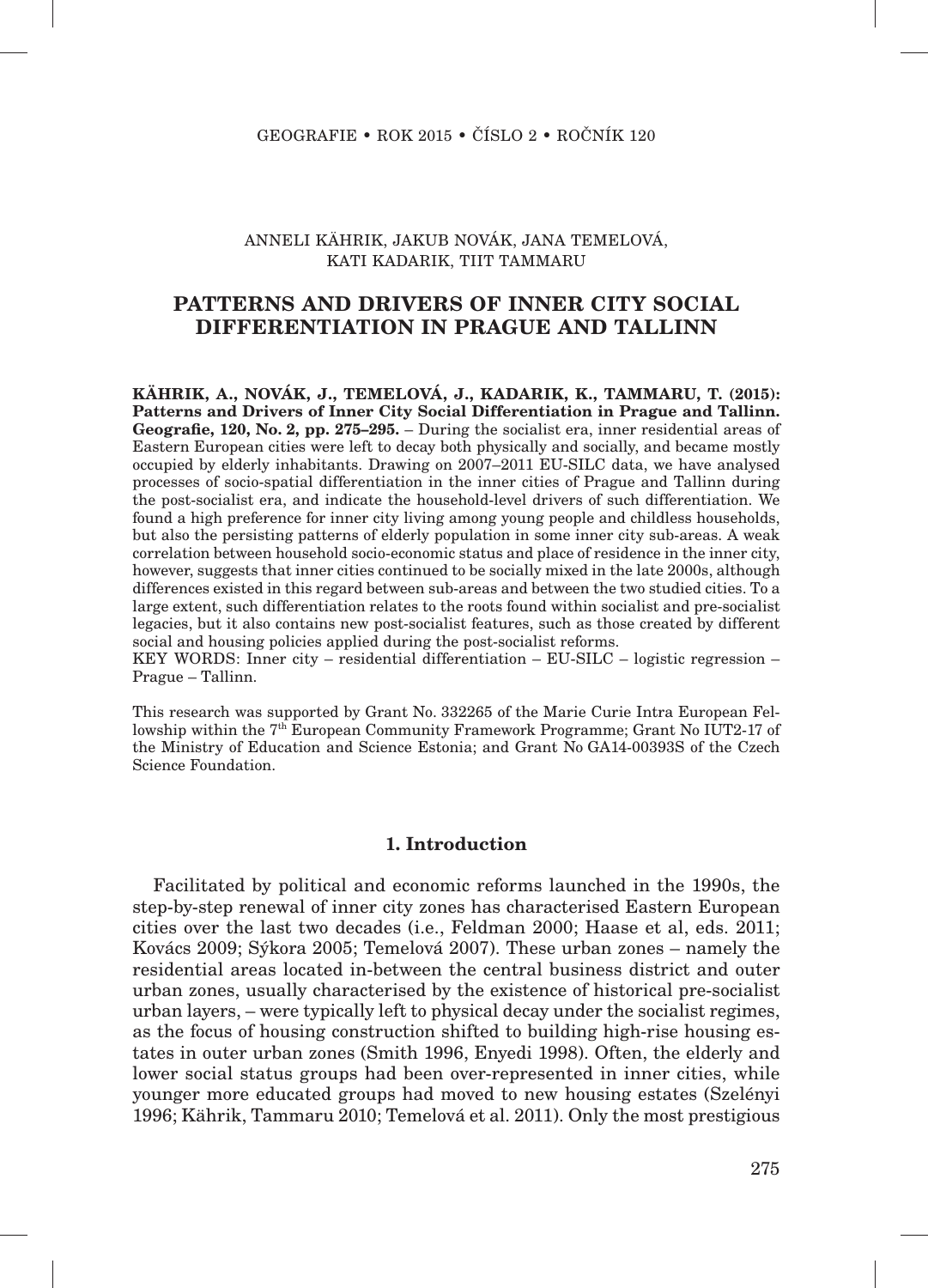inner city historical quarters as well as newer infills retained a higher status and prestige throughout the socialist era. Nevertheless, differences in presocialist physical layers, to the extent of the newly built housing, as well as in population composition and housing policies, contributed to variations in social patterns across cities in Eastern Europe (e.g., Smith 1996, Marcinćzak et al. 2015).

The limited evidence suggests that the physical renewal of post-socialist inner cities has been coupled with upward social change but residential dynamics tend to have a diverse character throughout the cities, depending on these aforementioned physical and social contextual differences and applied institutional reforms (e.g., Marcinćzak et al. 2015). Many authors agree that residential mobility, demographic and *in-situ* status changes have led to up and downgrading processes of social status taking place in close proximity (Bernt, Holm 2005; Golubchikov, Badyina, Makhrova 2014; Haase et al., eds. 2011; Kovács 2009; Temelová, Dvořáková 2012; Temelová, Novák 2011). The majority of studies so far have been restricted to specific urban neighbourhoods and not mapped the overall changes in Eastern European inner cities, nor have they shed much qualitative insights on inner city social transformations (e.g., Kovács 2009; Haase et al., eds. 2011; Kährik et al. 2015). The quantitative accounts that have targeted the social change of inner city areas, by comparing with international examples, have been extremely rare and have not included income indicator (e.g., Marcinćzak et al. 2015, Tammaru et al. 2015b).

With this paper, we aim to expand the existing knowledge on inner city change, by examining inner city socio-demographic differentiation in selected Eastern European cities from a demand-side perspective and focusing on the characteristics of the inner city population in the late 2000s, i.e., two decades after the beginning of the systemic socio-economic transformations in this region. More specifically, we seek answers to the following two questions: (1) What demographic and socioeconomic features characterise the selected inner city residents compared to those in the outer parts of the cities?, and (2) Is there evidence in these inner cities of differentiation by population groups across inner city sub-districts and housing submarkets? Empirical insights into these research questions would help to clarify what directions and to what extent the overall social and demographic shifts taking place in Eastern European inner cities change the intra-urban geography of post-socialist cities, as well as build up knowledge on spatial patterns of socio-demographic composition within inner cities on a sub-area level.

By including two different cities – Prague in Czechia and Tallinn in Estonia – in the study, it allows us to shed light on generic changes and variations in these patterns across Eastern Europe. The cross-country perspective was applied to broaden the empirical scope of analyses, as well as to increase understanding on the impact of contextual factors on socio-spatial outcomes. While sharing many common features and legacies of the communist past, as well as the practice of applying quick political and economic reforms in transition from regulated to market economy, Prague and Tallinn differ in the degree of market regulations during the transition period, as well as the extent of social inequalities in societies (Marcinćzak et al. 2015). As has been pointed out by many authors, different regulatory socio-political regimes and institutional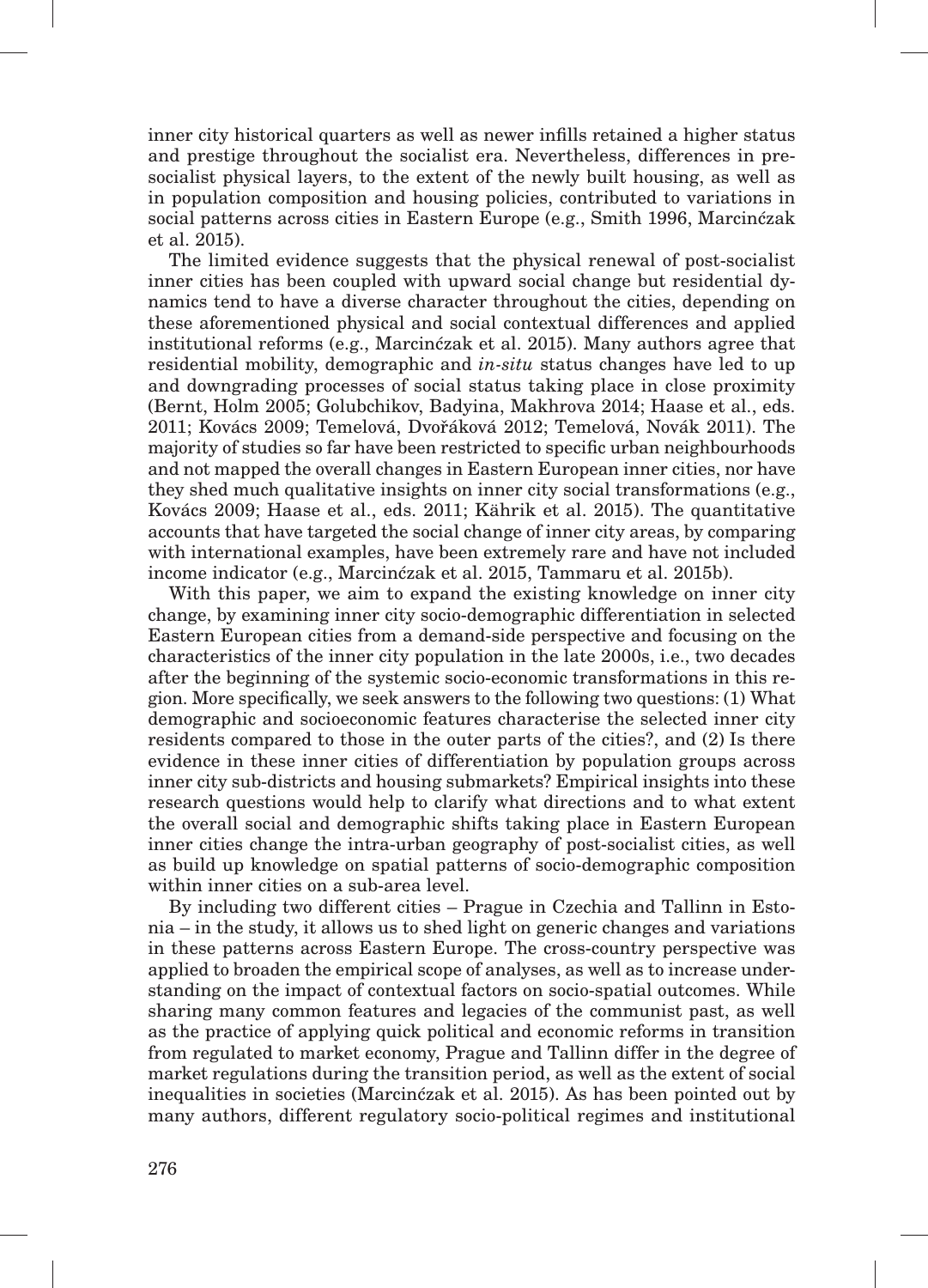settings tend to influence urban structures and residential outcomes most directly (e.g., Kazepov, ed. 2004; Teernstra, van Gent 2012).

We proceed, first, with a theoretical insight into the inner city transformation in Eastern Europe during the post-socialist era. This theoretical introduction is followed by contextual information on the two selected case study cities, and hypotheses for the analyses. Thereafter, the methodological approach to the study is presented and, finally, conclusions and discussion of the empirical results will sum up the study.

### **2. Inner city dynamics in Eastern European cities during the post-socialist era**

Gentrification studies carried out in Western cities have indicated that inner cities, including many of the former industrial areas, have been undergoing physical and social upgrade since the 1960s. The rejuvenation processes and social upgrade (lower social status groups being displaced by higher social status groups) have often been led by urban policy initiatives, as city governments have been seeking to stop the continuous downgrading of city centres. The in-migration of higher social status groups has been described in the form of successive waves – artists and students are often the first-movers to dilapidated inner urban areas, while the subsequent waves increasingly consist of wealthier, middle-class households, – the groups that transform inner cities into affluent neighbourhoods (e.g., Zukin 1982, Ley 1996); certain areas have even become attractive to the super-rich, as exemplified by parts of inner city New York and London (Butler, Lees 2006).

Despite the dominance of the gentrification discourse in explaining changing inner city residential composition, a growing number of authors have pointed out a variety of processes reshaping inner cities (e.g., Beauregard 1990; van Criekingen, Decroly 2003; Haase et al. 2010; Teernstra, van Gent 2012); according to these authors, inner cities represent a mixture of social groups and areas. Young adults in a transitional family and/or professional stage, students, artists, middle-class families, ethnic minorities and long-term residents have all been identified as active in the processes of inner city regeneration and/or re-urbanisation (see also Bostic, Martin 2003; Karsten 2003; Smith, Holt 2007; Boterman, Karsten, Musterd 2010). Gentrification should therefore be seen as one of several processes of neighbourhood dynamics (e.g., rejuvenation without social status change, studentification, reurbanisation, *in-situ* changes, stability and downgrading trends) that reshapes inner cities.

In contrast to the extensive and long-term research on neighbourhood change in Western cities, not much attention has been paid to the transformation processes in post-socialist inner cities. Sýkora and Bouzarovski (2012) point out that socio-spatial change in Eastern European cities follows changes on institutional level and socio-economic structures. Structural shifts in the housing and economic system, particularly the restitution and privatisation of housing stock, together with rent reforms in restituted flats (Hegedüs, Lux, Teller, eds. 2013; Lux, Kährik, Sunega 2012), have created the preconditions for sociospatial changes in Eastern European cities. While the dominant public policy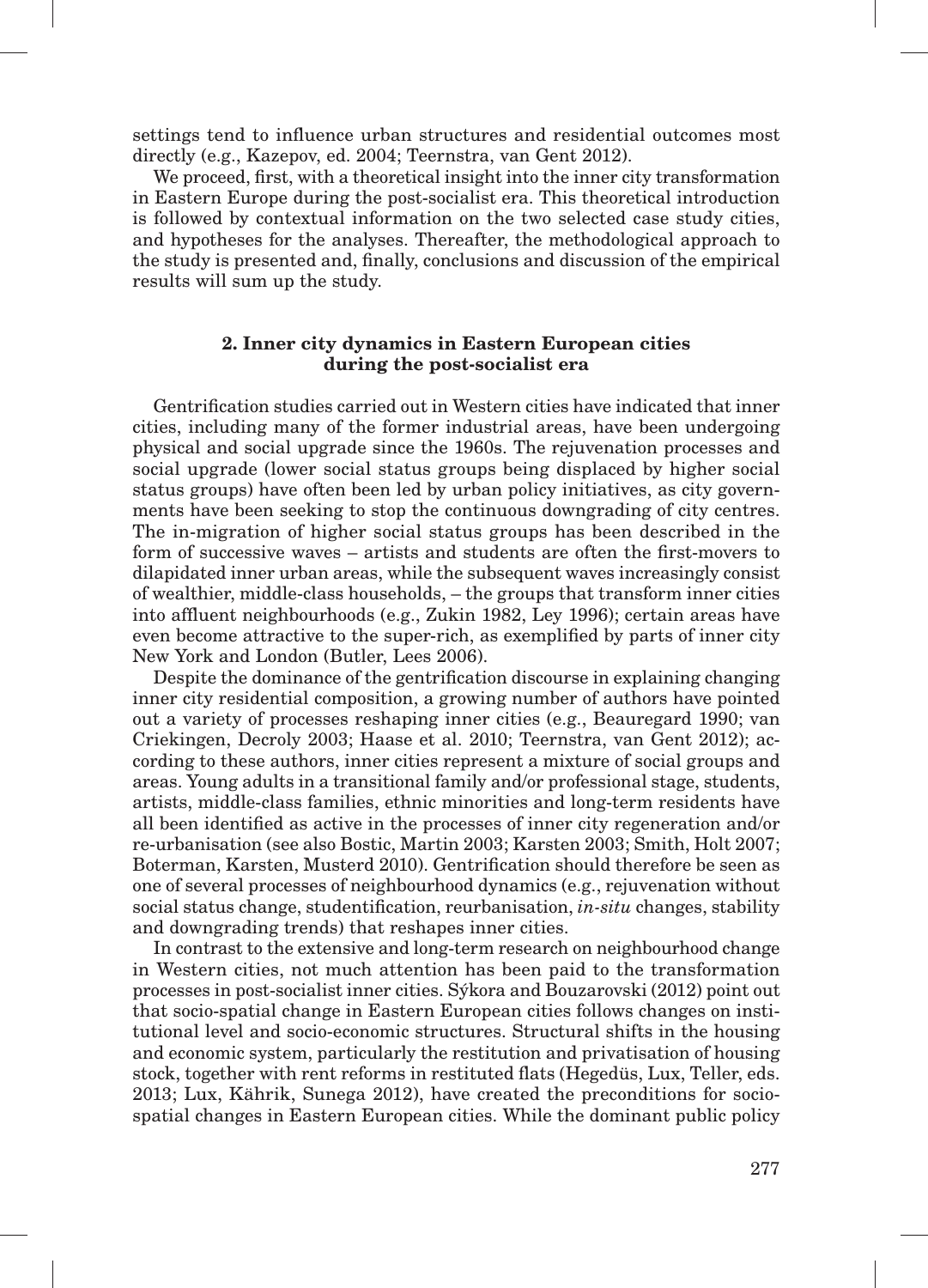approach to urban development has been of the neoliberal kind, where physical renewal largely depends on the initiative of private bodies and their selective investments (Badyina, Golubchikov 2005; Feldman 2000; Temelová 2007), in a few examples local governance structures have facilitated the formation of strategic public–private partnerships (Földi 2008; Kovács 2009). The transition has not taken place in a linear way across the region; political, social and spatial changes marked significant differences between countries and cities (Hegedüs, Lux, Teller, eds. 2013; Tammaru et al. 2015b). Compared to Western European cities, the lack of clear public policy on inner city change characterises cities in Eastern Europe.

Eastern European inner city areas have experienced selective location-dependent social upgrade; authors have pointed to the simultaneous presence of lower social status residents, often elderly, and higher social status newcomers who share the same neighbourhoods or live in adjacent areas (Kährik et al. 2015, Kovács 2009). Social upgrade tends to radiate gradually from better locations and higher prestige inner city areas to their surroundings (Tammaru et al. 2015a). Inner city neighbourhoods predominantly tend to attract households at the younger non-family stage – so called "transitory urbanites", i.e. people in their 20s or early 30s who are highly educated early stage professionals or students and often sharing rental accommodations (Buzar et al. 2007; Haase et al., eds. 2011; Haase, Grossmann, Steinführer 2012; Steinführer, Haase 2007). Haase et al. (2011) characterise many of the newcomers by their cultural rather than economic capital. Taking advantage of the infrastructure and easy access to workplaces and leisure-time opportunities tends to be an important motive underlying such residential choices; however, this group usually regards their inner city residence as temporary (ibid. 2011). Inner city housing stock with many rental and smaller-scale apartments, including substandard apartments, often provide suitable conditions for those residents (e.g., Kährik et al. 2015). The transitory character of new young inner city residents has also been identified in Western European cities and has re-ignited the debate on the fragility of the re-urbanisation process (Seo 2002; van Criekingen, Decroly 2003).

The groups living in the inner cities of Eastern European countries tend to exhibit a great socio-economic heterogeneity, mixture of household types, living and housing arrangements, and residential attitudes. The role of "sedentary" population groups, such as elderly long-term residents, should also not be underestimated (Temelová, Dvořáková 2012); whereas the study by Kährik et al. (2015) also points to the influx of families with children who are committed to their place of residence and result in a mix of socio-economic resources and age groups living in the same or adjacent neighbourhoods. While the historic quarters with unique milieu, or newly built residential infills, attract higher income movers, substandard apartments are continuously destinations for residents with lower socio-economic resources. "Hybrid spaces" might emerge when different socio-economic, demographic and lifestyle groups mix together in the city in increasingly diverse ways as socialist legacy and new capitalist forces interact (Golubchikov, Badyina, Makhrova 2014).

Previous studies lead us to formulate the following three hypotheses: first, that, as in the West, young (non-family) people are over-represented in the inner cities of Prague and Tallinn; second, because Tallinn has been exposed to a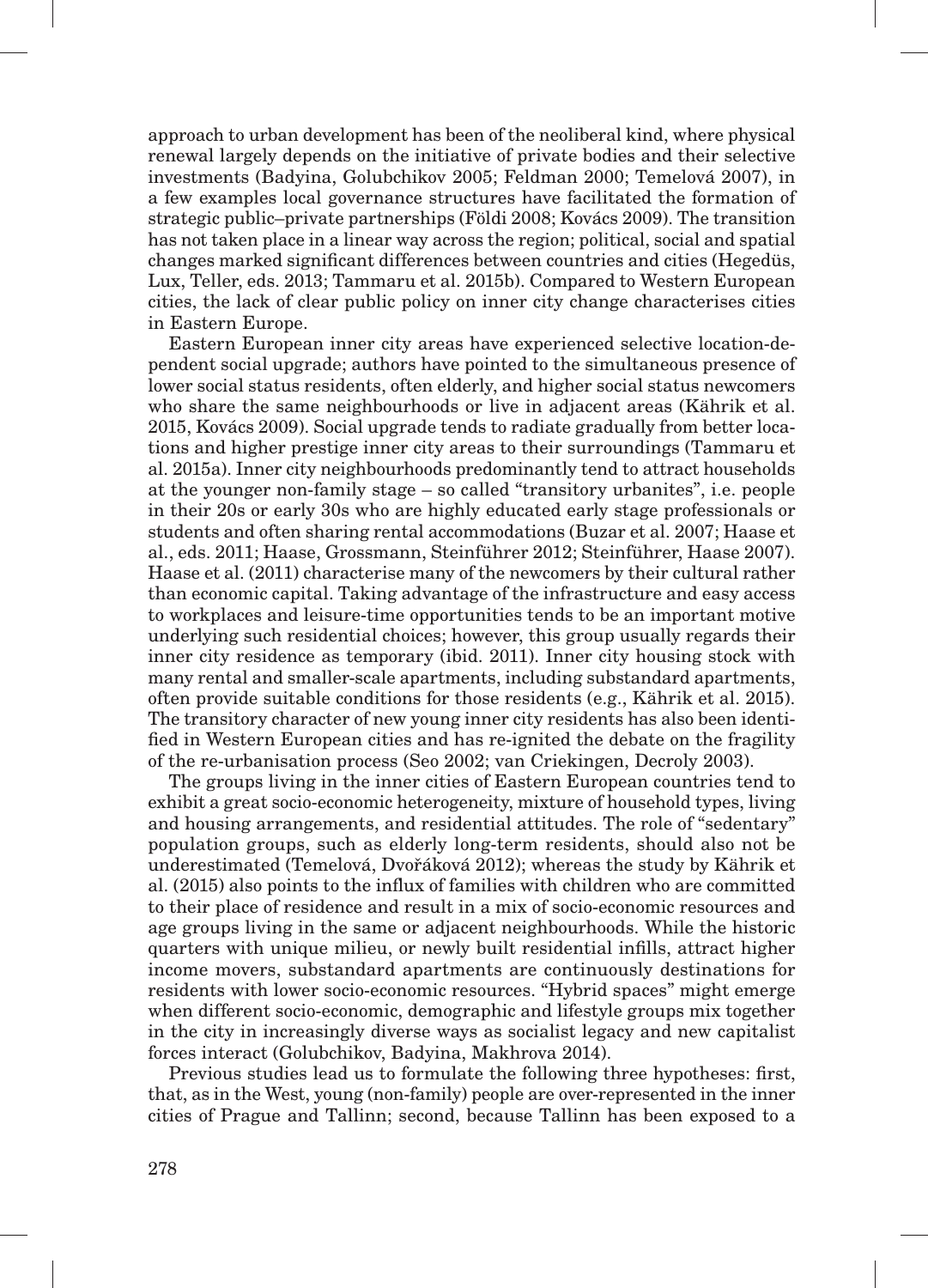greater degree of social inequality than Prague, we expect greater differences between inner city inhabitants and the remaining city dwellers in Tallinn compared with Prague; third, for the same reason, we hypothesise that differentiation across the inner city sub-areas is greater in Tallinn than in Prague.

#### **3. Contexts of the case study cities**

Estonia was part of the Soviet Union from 1944 until its independence was restored in 1991, while democracy was re-established in the Czechia in 1989 after the collapse of the communist rule. The majority of the systemic reforms were completed in both countries by the end of the 1990s. Despite the fast economic reforms in Czechia, the country retained a high degree of social equality (Večerník 1996). The egalitarian elements related to the relatively generous social benefit system, rent regulations for restituted houses, and relatively slow and regulated housing privatisation in comparison to other former socialist countries (Hegedüs, Lux, Teller, eds. 2013). Like in Tallinn, the majority of pre-WWII tenement houses were returned to their previous owners but, unlike in Tallinn, they have been subject to long-lasting rent regulation (that lasted until 2012), keeping housing rents low and thereby affordable to older and less affluent people.

Estonia represents an example of a clear-cut and radical shift from socialism to neoliberal capitalism (World Bank 2002). Social inequalities grew quickly in Estonia (Lindemann, Saar 2012), peaking in the year 2000, but have decreased since then due to the introduction of more generous welfare measures in comparison to the previous decade (Tammaru et al. 2015a). 95 percent of housing became privately owned by the end of the 1990s (Hegedüs, Lux, Teller, eds. 2013), while properties returned to previous owners through restitution formed about three percent of the housing stock in Tallinn (Kährik, Kõre 2013); rent regulation in the restituted housing sector lasted until 2004 (Lux, Kährik, Sunega 2012).

Both cities, Prague and Tallinn, are important capital cities in their respective countries with historical inner city housing structures. Due to economic regression in the 1990s, residential mobility remained low in Tallinn until the 2000s, whereas in Prague, despite the more regulated housing sector, significant redistributions already began in the 1990s (Marcinćzak et al. 2015). The stronger economic and financial climate during a large part of the 2000s intensified residential changes in both cities. Quicker liberalisation of the restituted housing sector could be expected to have an impact on more radical population change and physical upgrade in the historical housing in Tallinn. In Prague, the change has largely triggered the displacement of the Roma population.

#### 3.1. Inner city neighbourhoods in Tallinn

Tallinn is divided into eight administrative districts. In this study, the inner city is constrained to three districts, namely, *Central Tallinn*, *North Tallinn*, and *Kristiine* (Fig. 1). This delimitation is applied in response to the limitations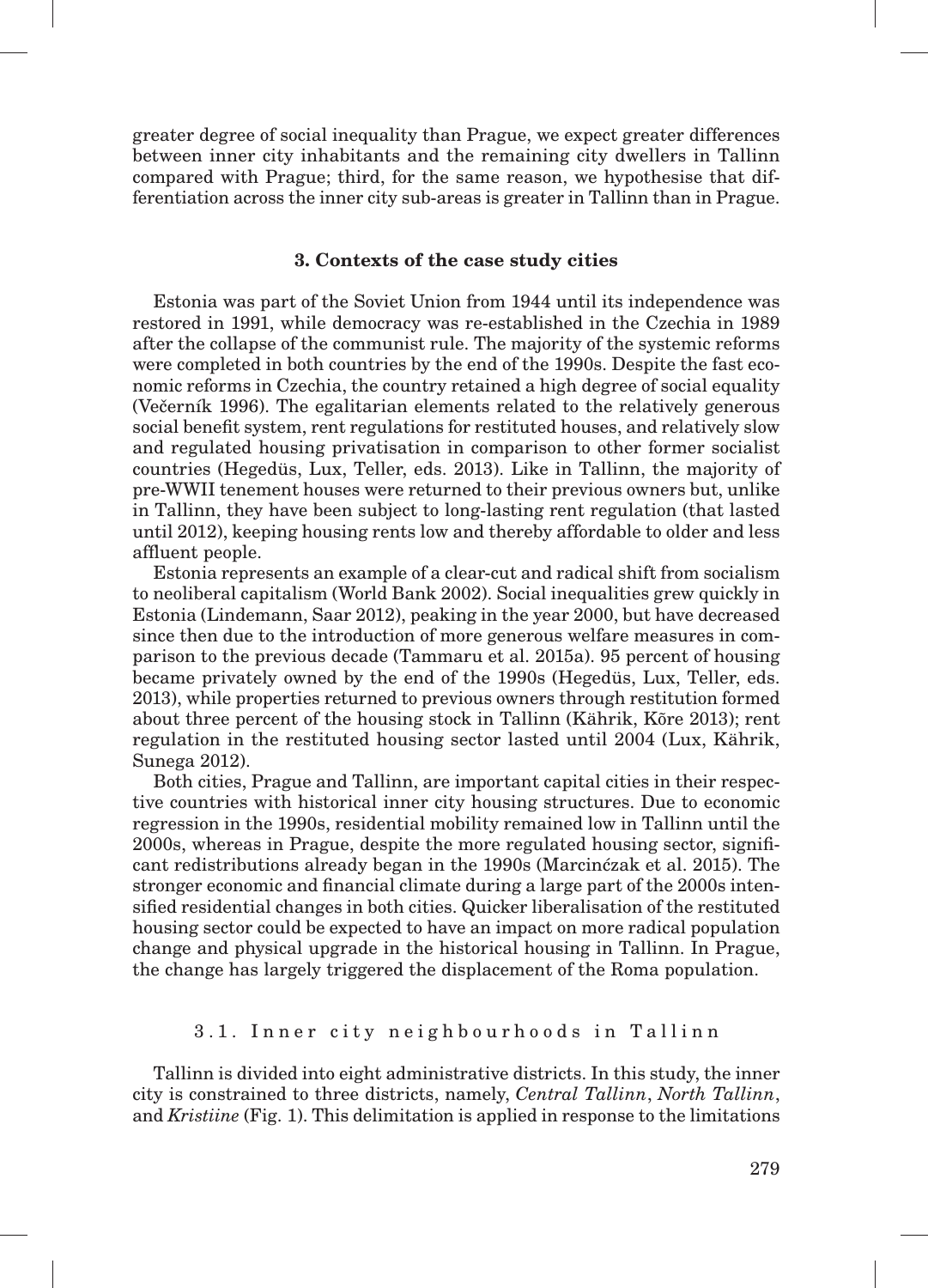

Fig. 1 – Inner cities of Tallinn (top) and Prague (bottom). Source: Estonian statistical office and Czech statistical office (2012).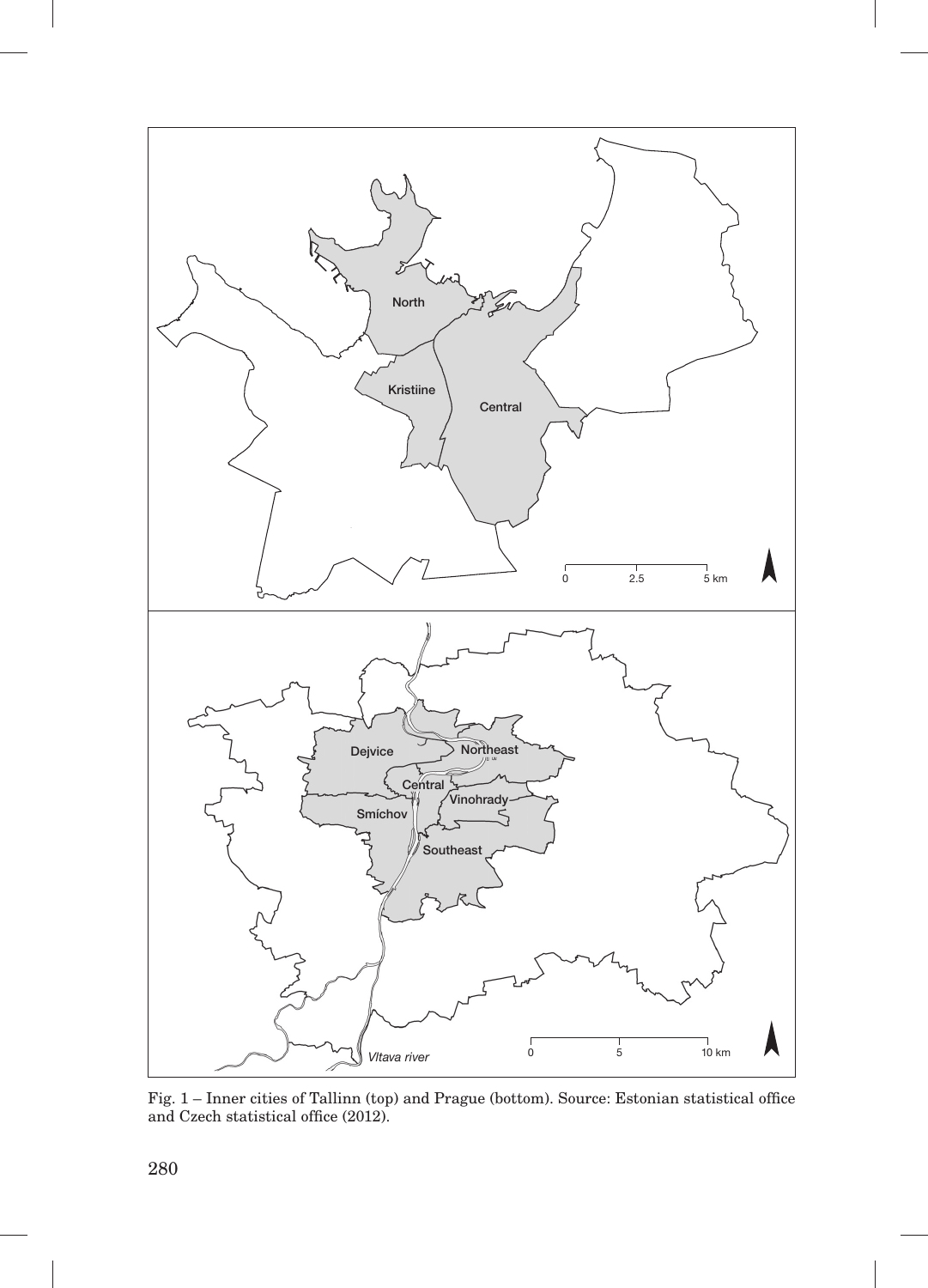of administrative city divisions and available statistics. Although it includes the central city with the city's commercial and cultural core (for comparative reasons the same applies also in the case of Prague), it largely corresponds to the broad definition of the inner city as given in the introduction. One third of the 400,000 inhabitants of Tallinn lived in the inner city in 2000 according to such a definition. *North Tallinn* is the most exposed to the Baltic Sea, being situated on a narrow peninsula, and this is an area of  $19<sup>th</sup>$  to early  $20<sup>th</sup>$ -century industrialisation that also remained highly industrialised during the Soviet period. The other two inner city districts have a less industrial past: *Central Tallinn* has the densest housing, including historical quarters from Medieval times, but also those from the  $19<sup>th</sup>$  to early  $20<sup>th</sup>$ -century, infills from the socialist and post-socialist periods, various commercial facilities and diverse urban infrastructure, while *Kristiine* has a diversity of housing types, including historical housing, as well as prefabricated blocks of flats from the Soviet period and some later infills.

The degree of socio-economic residential differentiation, as measured by occupational categories, was low across neighbourhoods in Tallinn at the end of the socialist period (Raitviir 1990). Nonetheless, a high proportion of administrative employees lived in the Stalinist era apartments (built in the 1950s) in *Central Tallinn*. *North Tallinn* and *Kristiine* were more polarised, since industrial workers and higher social status administrative employees were over-represented (the latter group lived in prefabricated blocks of flats; whereas the former mostly lived in deteriorating pre-WW II housing stock close to the factories; Raitviir 1990). As mentioned, the low level of residential mobility greatly restricted inner city residential change before 2000. Therefore, census data from 2000 reveals no major age or educational differences between inner city residents and the rest of the city. The inner city does however have a slight over-representation of elderly people (70+) and households without children, especially in *Central Tallinn*. In the whole inner city there were no educational differences with the rest of the city, but the educational level differed substantially between inner city districts, with *Central Tallinn* having the highest education (28% with tertiary education) and *North Tallinn* with the lowest education (15% having tertiary education). The study by Tammaru et al. (2015) shows that high-status groups during the 2000s have expanded their presence in many inner city neighbourhoods in *Central Tallinn* and *North Tallinn*, whereas *Kristiine* has remained largely mixed.

### 3.2. Inner city neighbourhoods in Prague

The inner city of Prague is heterogeneous both morphologically and with regard to housing types. In order to better correspond to the inner city definition as set in the Introduction, we followed Ouředníček et al. (2012) in defining the inner city<sup>1</sup> (Fig. 1). Based on this definition and the analysis of the  $1991$ 

<sup>1</sup> Due to the different structure of available EU-SILC dataset for Prague, it became possible to delimit the inner city independently of administrative city district divisions; it was not possible in the case of Tallinn.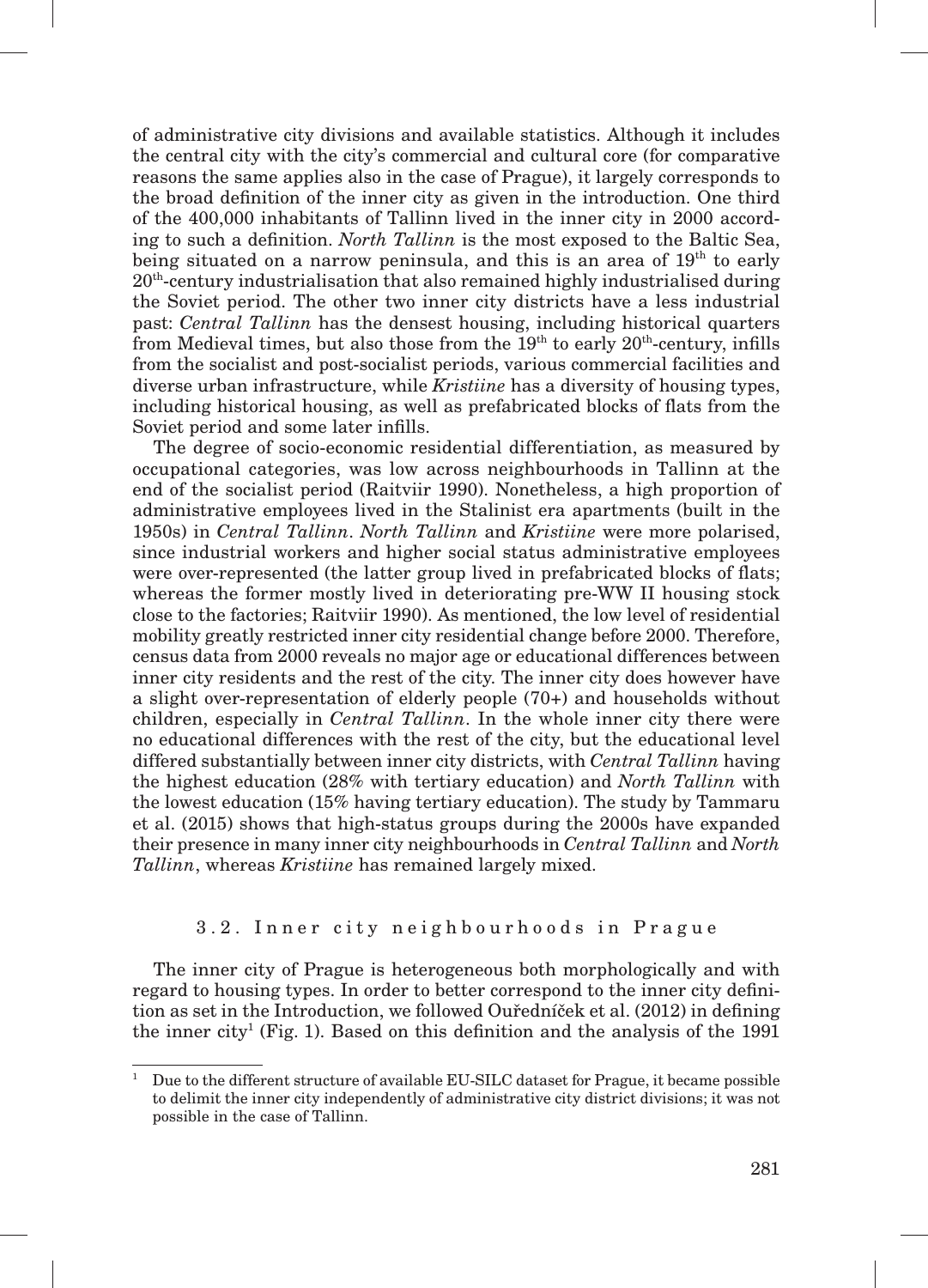census data2 , 46 percent of the 1.2 million inhabitants of Prague lived in the inner city at that time. We have also subdivided the inner city into six districts, namely, *Central district*, *Vinohrady*, *Southeast*, *Smíchov*, *Dejvice*, and *Northeast*, based on their housing and urban landscape features rather than their administrative borders. Some of the most prestigious neighbourhoods are located on the hills that rise above the banks of the Vltava River (e.g., parts of the *Dejvice*, *Smíchov*, and *Southeast* districts). The housing composition of Prague's inner city is characterised by the mix of the  $19<sup>th</sup>$  to early  $20<sup>th</sup>$ -century tenement houses, villa neighbourhoods from the early  $20<sup>th</sup>$  century, some of the city's oldest socialist housing estates built during the 1950s and 1960s, and new housing developments constructed in the past 20 years. The abovedescribed mix of residential landscapes applies to all six of the studied inner city districts, which therefore allows only a very rough generalisation of their characteristics. However, the districts have the following distinctive features: the *Central district* represents the city's commercial and cultural core, *Vinohrady* accommodates some of the better-quality pre-WWII tenement housing, *Northeast* mainly consists of working-class dwellings, *Dejvice* is characterised by prestigious villas and tenement housing, and *Smíchov* and *Southeast* contain a mix of tenement housing and villa neighbourhoods.

As is revealed in the 1991 census, ageing was a characteristic feature of inner city development in Prague at the end of the socialist period – to a much higher extent than in the case of Tallinn. Namely, 45 percent of the inner city population consisted of persons aged 50 and over (31% in the rest of the city); the high share of elderly people was typical of all inner city districts. Also, the university graduates were slightly over-represented in the inner city in 1991, especially in the *Central district* and prestigious *Dejvice* district, while traditional working class districts in the *Northeast* stood as having the lowest education rate. Since the 1990s, gradual regeneration has been apparent in many inner city neighbourhoods (Temelová 2007); the *Central district* of Prague has become a sought-after business location and popular tourist destination.

## **4. Data and methods**

Our research is based on data derived from the European Union Statistics on Income and Living Conditions (EU-SILC) for Tallinn and Prague. These data are unique because they include precise information on household income, which allows us to provide explicit evidence on the socio-economic up and downgrading processes in the inner city. No such micro-level data are available in larger national datasets such as censuses that would otherwise be applied for more detailed spatial analyses. The EU-SILC dataset is therefore invaluable in shedding light on the socio-economic divisions in large city districts (the size of the sample did not allow for studying smaller area units). The data

<sup>2</sup> 1991 census data was available for Prague on intra-urban neighbourhood level, but this was not the case for Tallinn. However, using 2000 census data for Tallinn (instead of 1990) was considered adequate since residential changes only gained momentum in Tallinn in the 2000s.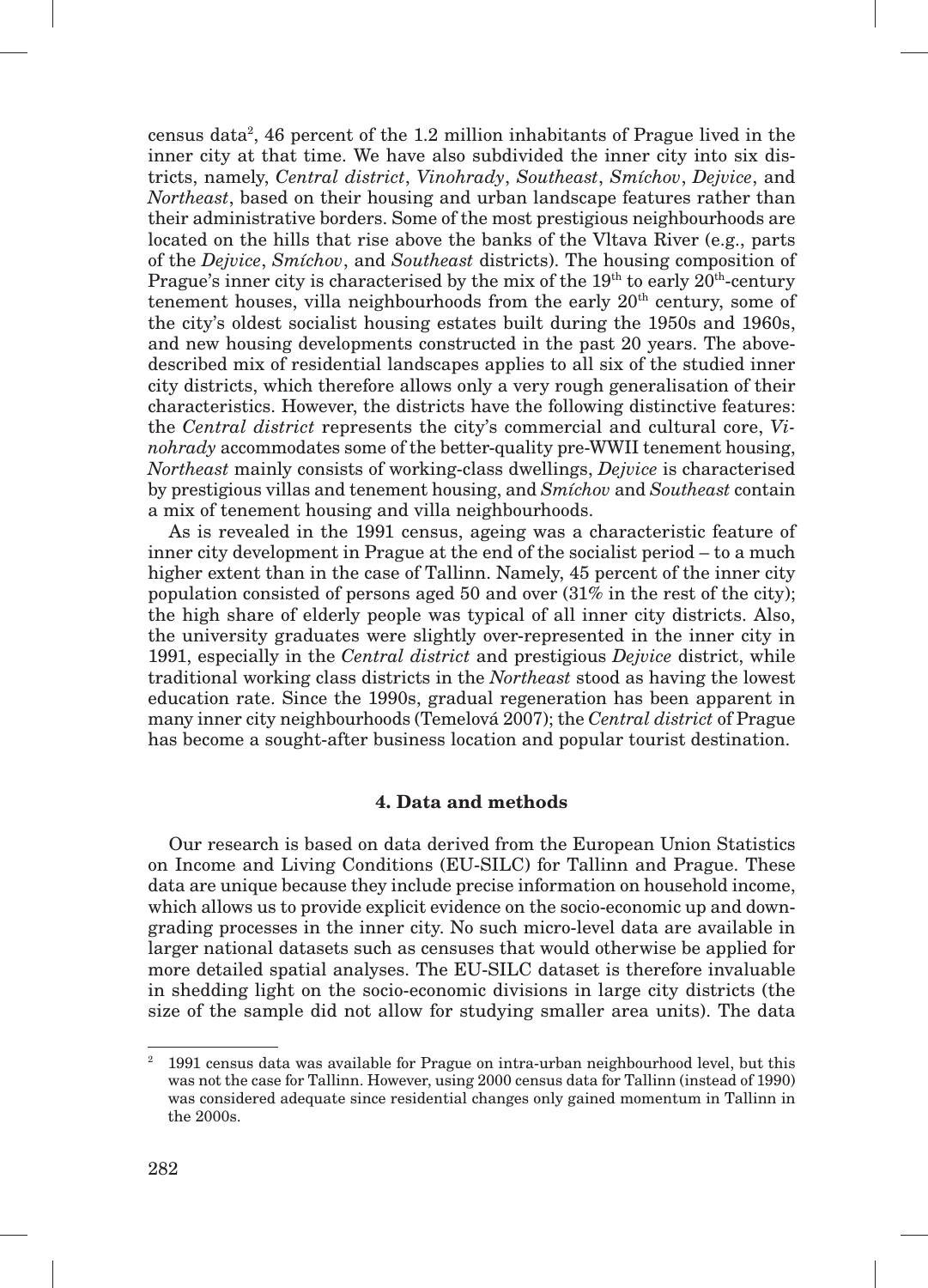collected for sampled households<sup>3</sup> in 2007–2011 were pooled into one database to increase the sample size and facilitate our analysis. The sample size of this pooled dataset for Tallinn was 4,153 households (1,355 respondents in the inner city) and 4,374 households (2,063 in the inner city) for Prague.

First, we conducted a binary logistic regression with the dependent variable being place of residence in the inner city (coded as 1) or elsewhere in the city (coded as 0). We then analysed the social differentiation in the studied inner cities by applying a number of multinomial logistic regression models. The dependent variable was categorised based on the district of residence (three in Tallinn and six in Prague) in order to examine the spatial patterns of inner city differentiation. In the next step, we developed two city-specific models in order to analyse specific drivers of social differentiation in inner cities. In Tallinn, we focused on the construction year of dwellings (dependent variable categories: living in a house built before 1946; built in 1946–1960; built in 1961–1991<sup>4</sup>) since previous studies point to supply-side explanations of housing differentiation (Kährik, Tammaru 2010). In Prague, we focused on rent regulation (dependent variable categories: owner; renter in the regulated rental market; renter in the commercial rental market) since previous studies point to the importance of institutional mechanisms (rent regulation) in allowing lower-income households to continue to reside in the inner city (Ouředníček, Temelová 2009).

The EU-SILC provides a rich set of variables for analysis. In this study, however, we selected those key socio-demographic variables that are the most fundamental to an understanding of the features of the demographic and social landscape of inner cities. These variables are: age (15–34; 35–49; 50–69; 70+), gender, the presence of dependent children aged under 18 in the household, education level (primary, secondary, tertiary), and household income quartiles (for the distribution of the variables, see Table 1). Although education level and household income were correlated to some degree, our samples were sufficiently large and representative to avoid the problem of multicollinearity. The calculated VIF's for all the variables in our models did not exceed the value 1.20 (the critical value signalling multicollinearity is 2.5).

## **5. Results: patterns and drivers of inner city social differentiation in Prague and Tallinn**

5.1. Do inner cities differ from the rest of the city environs in respect of social and demographic composition?

Our first finding is in line with the first hypothesis. Our study shows that younger age groups were indeed more likely to reside in inner city Prague and Tallinn (Table 1 and 2). The noticeable prevalence of young households

<sup>&</sup>lt;sup>3</sup> We have used data for the head of households.

<sup>4</sup> The number of respondents who lived in the post-1991 buildings was insufficient for the purposes of our analyses.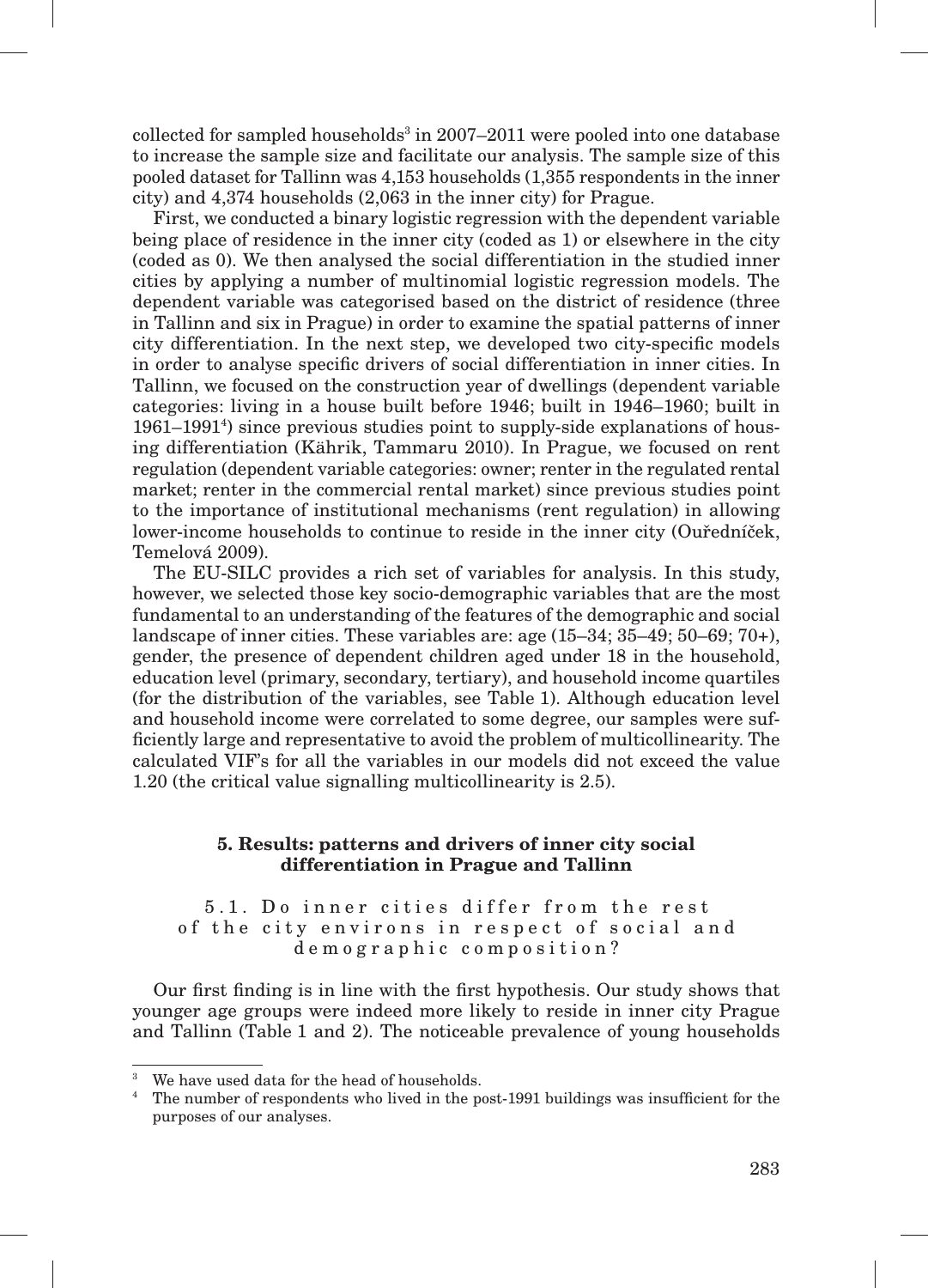|                           |            | <b>TALLINN</b> | <b>PRAGUE</b> |           |  |
|---------------------------|------------|----------------|---------------|-----------|--|
|                           | Inner city | Elsewhere      | Inner city    | Elsewhere |  |
| Age group                 |            |                |               |           |  |
| $15 - 34$                 | 26         | 21             | 17            | 16        |  |
| $35 - 49$                 | 27         | 29             | 20            | 24        |  |
| $50 - 69$                 | 29         | 33             | 37            | 40        |  |
| $70+$                     | 18         | 18             | 27            | 20        |  |
| Gender                    |            |                |               |           |  |
| Male                      | 51<br>55   |                | 68            | 73        |  |
| Female                    | 49         | 45             | 32            | 27        |  |
| Dependent children        |            |                |               |           |  |
| No                        | 65         | 62             | 78            | 69        |  |
| Yes                       | 35         | 38             | 22            | 31        |  |
| <b>Education</b> level    |            |                |               |           |  |
| Primary                   | 11         | 9              | 6             | 4         |  |
| Secondary                 | 47         | 48             | 62            | 70        |  |
| Tertiary                  | 43         | 43             | 32            | 26        |  |
| Household income quartile |            |                |               |           |  |
| 1 <sup>st</sup>           | 26         | 24             | 26            | 24        |  |
| $2^{\rm nd}$              | 22         | 26             | 25            | 25        |  |
| $3^{\rm rd}$              | 25         | 25             | 23            | 27        |  |
| $4^{\text{th}}$           | 27         | 25             | 26            | 24        |  |
| ${\bf N}$                 | 478        | 1,068          | 2,063         | 2,311     |  |

Table  $1 -$  Main characteristics of the research population  $(\%)$ 

Source*:* EU-SILC 2007–2011

reflects the growing attractiveness of inner city living among young people, including many "transitory" residents. Nevertheless, an important difference characterises Prague and Tallinn: in contrast to Tallinn where a generational shift seemingly takes place, both the oldest and youngest age groups were likely to reside in the inner city of Prague to a similar degree. The ongoing demographic ageing together with the long-lasting rent regulation in the sector of pre-WWII housing provide explanations as to the numbers of elderly people residing in Prague inner city. The in-depth study by Temelová and Dvořáková (2012) shows that the increased liveliness and rising cost of living have not led to a decline of desirability of inner city living for older people. In Tallinn, on the other hand, the rapid rent increases and selling off of dwellings in the private restituted sector have had an impact on displacements, i.e., pushing out elderly people with lower level of socio-economic resources towards outer urban or suburban zones. However, ageing was also less of a problem in Tallinn inner city (as compared to Prague) at the end of the socialist period.

Interestingly, in both Tallinn and Prague, more female residents were found in the inner city, which concurs with the findings of studies on migration and urbanisation suggesting that urban life as such attracts more women (e.g., Boyle, Halfacree, eds. 1999), but the over-representation of female households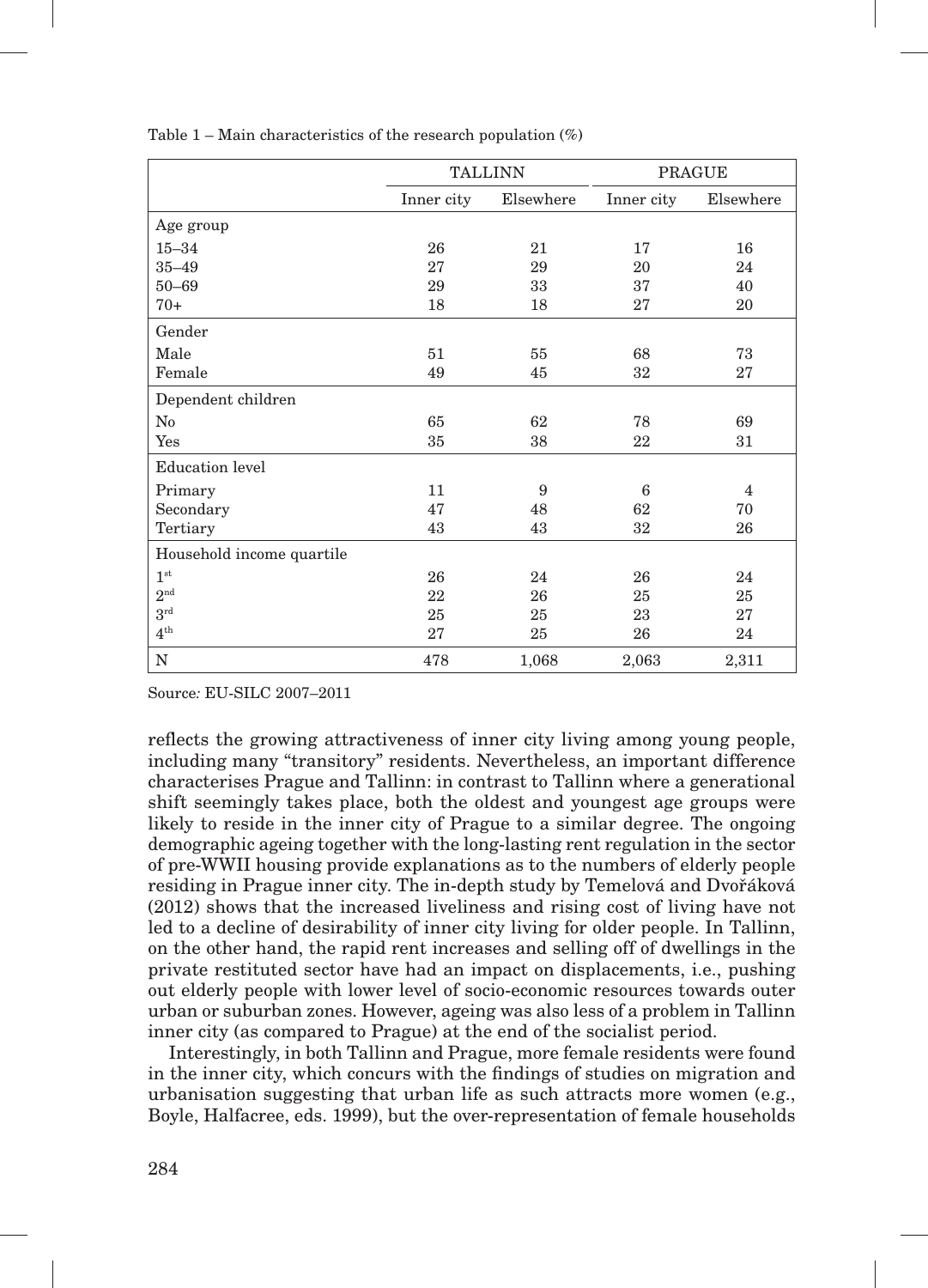|                                          | <b>TALLINN</b> | <b>PRAGUE</b> |
|------------------------------------------|----------------|---------------|
| Age group $(\text{ref} = 50 - 69)$       |                |               |
| $15 - 34$                                | $1.49***$      | $1.24**$      |
| $35 - 49$                                | 1.15           | 1.08          |
| $70+$                                    | 0.98           | $1.40***$     |
| Gender (ref = female)                    |                |               |
| Male                                     | $0.88*$        | $0.81**$      |
| Dependent children (ref = yes)           |                |               |
| $\rm No$                                 | $1.21**$       | $1.55***$     |
| Education level (ref = secondary)        |                |               |
| Primary                                  | 1.16           | $1.81***$     |
| Tertiary                                 | 1.05           | $1.43***$     |
| Household income quartile (ref = $2nd$ ) |                |               |
| $1^{\rm st}$                             | $1.26**$       | 0.90          |
| $3^{\rm rd}$                             | 1.09           | 0.90          |
| $4^{\text{th}}$                          | 1.14           | 1.15          |

Table 2 – Results of the binary logistic regression on the correlates of living in the inner city versus living elsewhere, odds ratios

Significance levels: \*\*\* 1%; \*\* 5%; \* 10%

Source*:* EU-SILC 2007–2011

might also be explained by the higher life expectancy of women. In accordance with the previous studies in the East and West, there is also the tendency for inner cities to attract households without children who are often transitory residents (Haase, Grossmann, Steinführer 2012; Feijten, Mulder 2002; Kährik et al. 2015; Karsten 2003), or elderly one-person female households (as in Prague).

Our second hypothesis suggested that there is a greater socio-economic differentiation in the inner city of Tallinn, compared to Prague, due to a greater degree of neoliberalisation. As it appears from the analyses, the correlation between free markets and raising socio-spatial inequalities is yet not that straightforward. Educational polarisation was visible among inner city residents of Prague (both primary and tertiary-educated inhabitants were more likely to be present); nevertheless, based on census data from 1991, a slightly higher educational status characterised inner city of Prague by the end of the socialist era. By contrast, all educational groups had equal chances to be present in the inner city of Tallinn as a whole. As to income differences, the findings imply that educational attainment rather than household wealth explains living in the inner city of Prague, which could be the outcome of a relatively egalitarian society in Czechia (Večerník 1996), as well as long-lasting rent regulation. In Tallinn, somewhat contrary to our expectations in assuming that neoliberal trends lead to the quick displacement of low income groups in attractive inner city areas, our results showed that in the second half of the 2000s, the lowest income earners continued to be the most likely groups to live in the inner city. Despite the greater social inequalities in Estonia and shorter duration of rent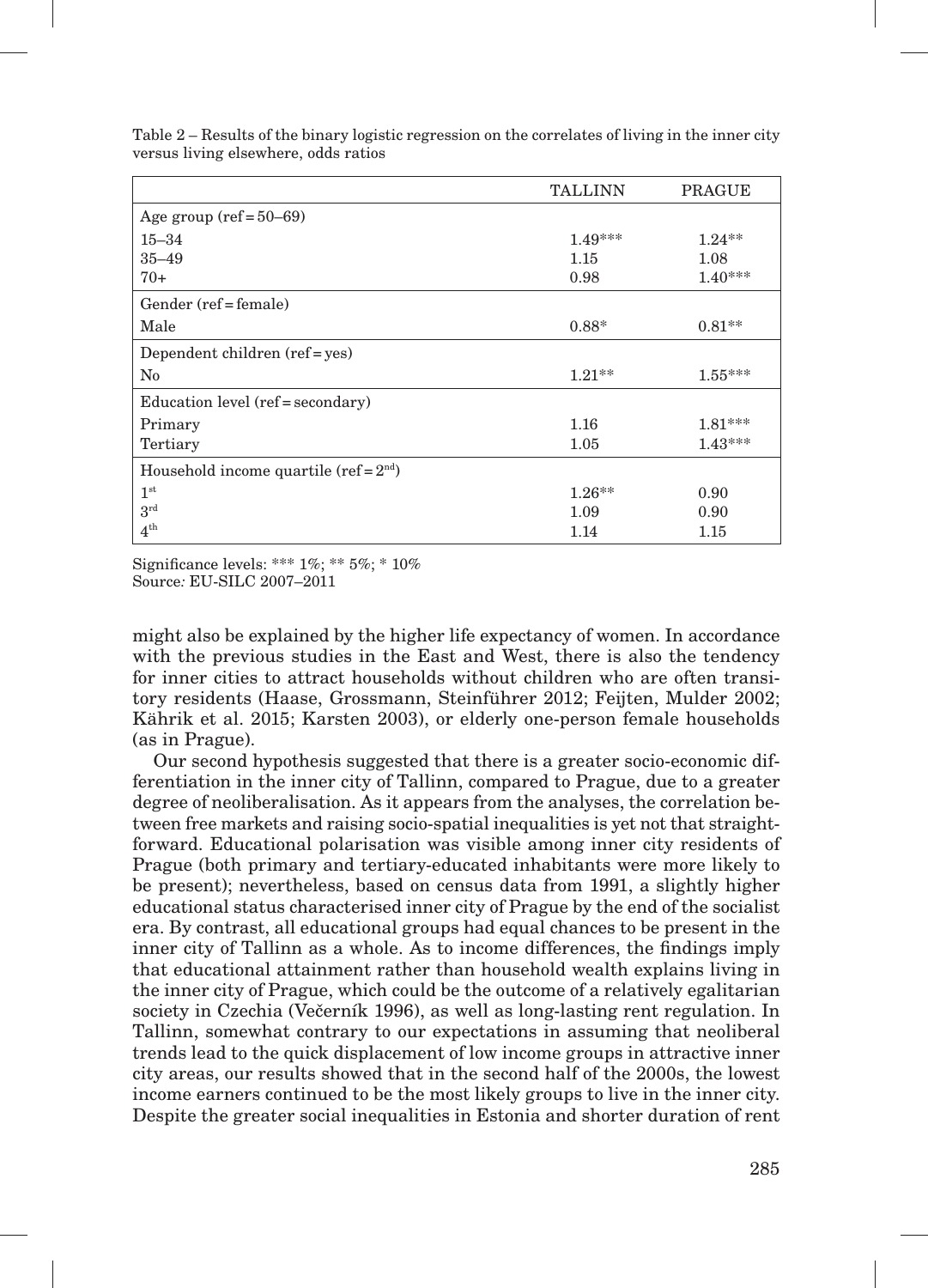regulation in comparison to Prague, the evidence of lower-income households being forced out of the inner city of Tallinn is therefore sparse. Since many of the tenement houses in inner Tallinn are still wood-heated, they tend to be relatively cheap to live in, when compared, for instance, to apartments in large housing estates that have higher utility costs (Kährik, Tammaru 2010). However, in order to test our assumption about certain housing segments in the inner city attracting lower-income households, we next examine the differences in inner city sub-areas, as well as housing (tenure) types in inner city Tallinn and Prague.

### 5.2. Spatial patterns of population differentiation in inner cities

Significant differences existed in population composition (i.e., households with different social and demographic backgrounds) between the sub-districts of inner city Tallinn and Prague. Spatial differences existed in terms of the age and type of households. In Tallinn, younger age groups (especially those in the 15–34 year old bracket) and households without dependent children were only over-represented in *Central Tallinn* (Table 3) – the area with the most distinctive urban environment with dense building structures, concentration of social and public infrastructure, and office spaces. As the effect of socialist legacies, people aged 70 and over were more likely to live in *Central Tallinn* as well. Hence, despite the shorter duration of rent regulations and higher degree of market conditions, older people have not been overly pushed out from the central district. They continue to stay attached to their long-term place of residence – the situation facilitated by the give-away privatisation process.

In the case of inner city Tallinn as a whole, the age of housing stock also plays an important role in age distribution (Table 4) – namely, younger age groups (especially 15–34, year olds but also 35–49 year olds) were more likely to be attracted to older, i.e., pre-1946 and  $1946-1960$  housing stock<sup>5</sup>, and rental housing (the model available upon request). Of such flats, many are more affordable, cheaper rental substandard flats, which have become sought after to so-called first generation gentrifiers (gentrification "pioneers"), i.e., students and young non-family households<sup>6</sup>.

In the case of Prague, while the polarisation of age structure is characteristic of the whole inner city, the district-level variation is remarkable, and gives a somewhat different picture (Table 3). Namely, younger age groups and older groups tend to be segregated into different parts of the inner city, i.e., younger groups in *Northeast* and elderly in *Southeast*, *Smíchov*, *Dejvice* and *Southeast*, while *Vinohrady* is the only district that has a polarised structure. Families

<sup>&</sup>lt;sup>5</sup> In total, 51% of the population of inner city Tallinn lives in houses built during 1961–1991, followed by 25 percent living in pre-1946 houses; 18 percent lives in houses built during the Stalin period (1946–1960), and 6 percent in post-1991 housing stock.

<sup>6</sup> Previous studies refer to a declining prestige and social decline in the large Soviet-era housing estates, and increasing preference for smaller scale housing and/or communitybased lifestyles that certain inner city neighbourhoods can provide (Tammaru et al. 2015, Kährik et al. 2015).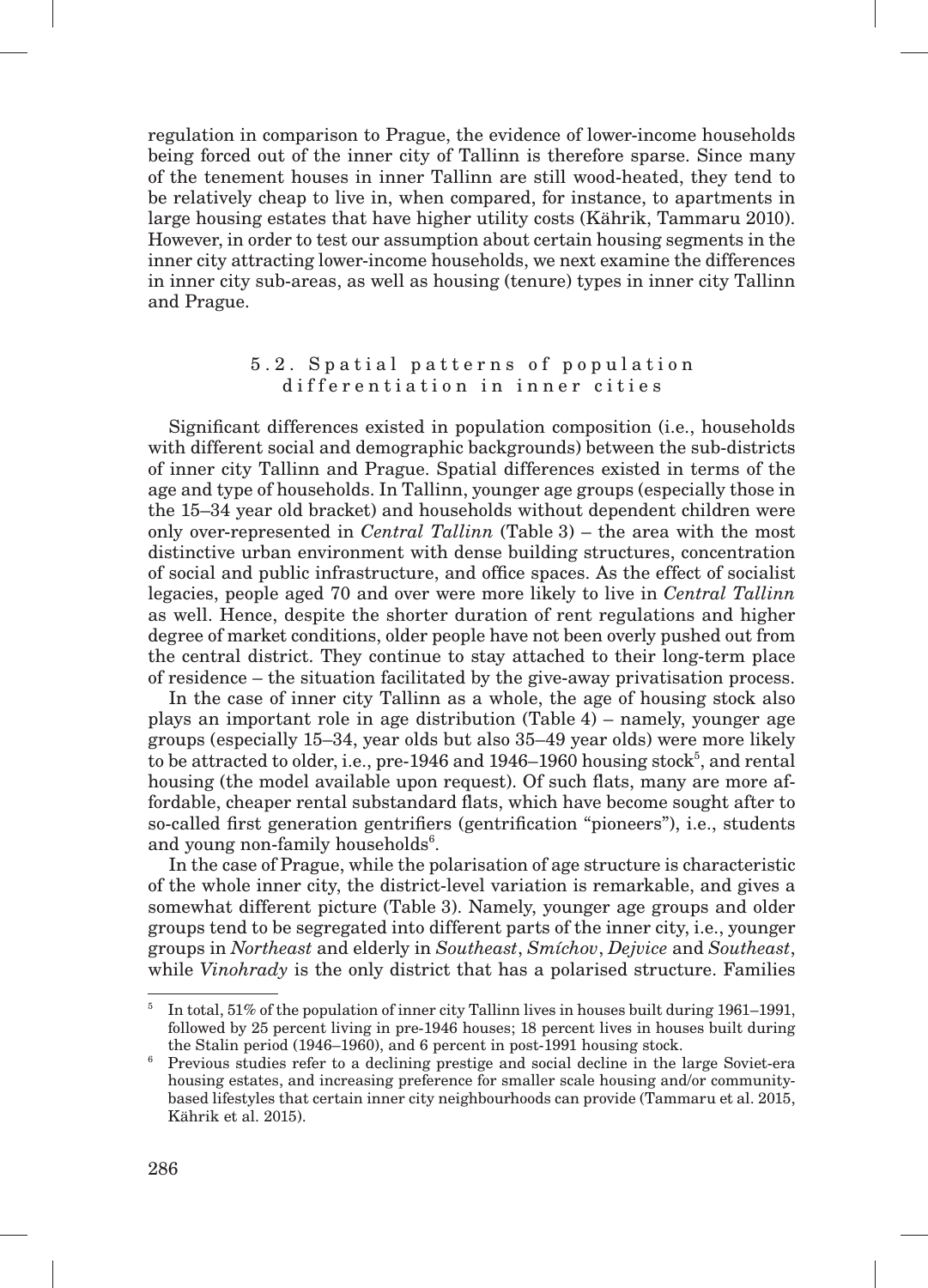|                                          | <b>TALLINN</b> |           |           | <b>PRAGUE</b> |                                     |           |           |          |           |
|------------------------------------------|----------------|-----------|-----------|---------------|-------------------------------------|-----------|-----------|----------|-----------|
|                                          | Central        | Kristiine | North     |               | Central Vinohrady Southeast Smíchov |           |           | Dejvice  | Northeast |
| Age group $(\text{ref} = 50 - 69)$       |                |           |           |               |                                     |           |           |          |           |
| $15 - 34$                                | $3.53***$      | 1.18      | 1.02      | 0.89          | $2.00***$                           | 1.10      | 0.93      | 1.18     | $1.49**$  |
| $35 - 49$                                | $2.10***$      | 0.99      | 0.92      | 0.99          | $1.45*$                             | 0.95      | 0.92      | 0.91     | $1.48**$  |
| $70+$                                    | $1.84***$      | 0.81      | 0.82      | 1.10          | $1.42*$                             | $1.81***$ | $1.44**$  | $1.42**$ | 1.00      |
| Gender (ref = female)                    |                |           |           |               |                                     |           |           |          |           |
| Male                                     | 0.92           | $0.70*$   | 0.99      | $0.52***$     | $0.69**$                            | 0.98      | 1.12      | $0.71**$ | $0.79*$   |
| Dependent children (ref = yes)           |                |           |           |               |                                     |           |           |          |           |
| No                                       | $1.75***$      | 0.88      | 1.16      | $2.07***$     | $1.59**$                            | 1.13      | 2.06***   | $1.62**$ | $1.60**$  |
| Education level (ref = secondary)        |                |           |           |               |                                     |           |           |          |           |
| Primary                                  | 1.04           | $0.54**$  | $1.50***$ | 1.31          | $2.91***$                           | $1.62**$  | $2.62***$ | 0.55     | $2.33***$ |
| Tertiary                                 | $1.60***$      | 1.08      | $0.78**$  | $2.55***$     | $1.36*$                             | $1.45**$  | 0.97      | $1.98**$ | 0.82      |
| Household income quartile (ref = $2nd$ ) |                |           |           |               |                                     |           |           |          |           |
| 1 <sup>st</sup>                          | $1.57**$       | 0.97      | $1.27*$   | 0.92          | 0.87                                | 1.11      | $0.56**$  | 0.84     | 0.91      |
| 3 <sup>rd</sup>                          | 1.13           | 1.16      | 1.04      | 0.92          | 0.96                                | 0.84      | 0.92      | 0.97     | 0.87      |
| $4^{\text{th}}$                          | $1.71***$      | 1.33      | $0.75**$  | $1.47*$       | 1.04                                | 0.93      | $1.48**$  | 1.20     | 1.13      |

Table 3 – Results of the multinomial logistic regression on the correlates of living in different parts of the inner cities of Tallinn and Prague (reference category: elsewhere), odds ratios

Significance levels: \*\*\* 1%; \*\* 5%; \* 10% Source*:* EU-SILC 2007–2011

(aged 35–49) mostly tend to live in *Northeast* and *Vinohrady.* It is further noteworthy that several differences mark *Central Prague* as compared to *Central Tallinn* – no polarisation of the age structure was found, while there was a strong over-representation of females and households without children. While the over-representation of childless households was common to most of the inner city districts of Prague, in Tallinn it was only the case in *Central Tallinn*.

As in Tallinn, young households (especially 15–34 year olds but also 35–49 year olds) were more likely to be private tenants<sup>7</sup> in Prague (Table 4) because to become an owner-occupier requires a stable income. Students and young childless couples at the beginning of their housing and working careers often have no choice but to rent a substandard flat in a less attractive inner city neighbourhood. Due to large-scale privatisation, older households are more often owner-occupiers, or long-term tenants in rent-regulated housing (rent regulation has protected the elderly from being driven out of attractive inner city areas).

Secondly, inner city differentiation by socio-economic characteristics also yields interesting results. Although we found no educational differentiation in inner Tallinn compared with the rest of the city, the differences do exist at district level (Table 3). Higher social status groups incline towards *Central* 

<sup>7</sup> In Prague, 48% of the inner city population were owner-occupiers, while 12% were private renters on the commercial market and the rest lived in rent-regulated apartments.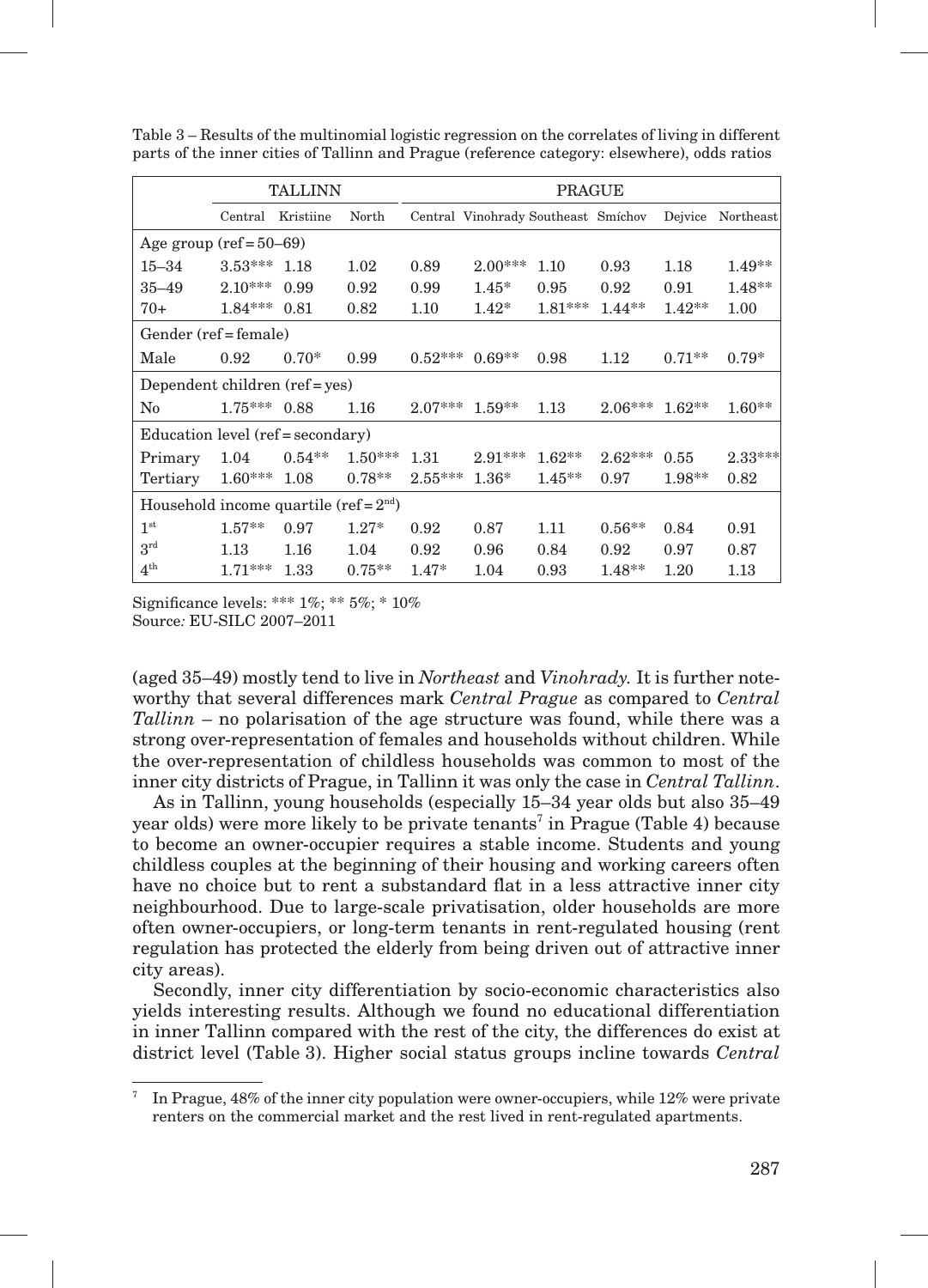|                                          |                       | <b>TALLINN</b>      |          | <b>PRAGUE</b>      |                     |                      |  |
|------------------------------------------|-----------------------|---------------------|----------|--------------------|---------------------|----------------------|--|
|                                          | <b>Before</b><br>1946 | 1946-1960 1961-1991 |          | Owner-<br>occupied | Regulat-<br>ed rent | Commer-<br>cial rent |  |
| Age group $(\text{ref} = 50 - 69)$       |                       |                     |          |                    |                     |                      |  |
| $15 - 34$                                | $2.15***$             | $2.49***$           | 0.84     | $0.72**$           | 1.14                | 5.39***              |  |
| $35 - 49$                                | $1.34*$               | $1.74***$           | 0.86     | 0.86               | 1.03                | $2.96***$            |  |
| $70+$                                    | 1.07                  | 0.97                | 1.01     | $1.67***$          | $1.29**$            | $0.61*$              |  |
| Gender (ref = female)                    |                       |                     |          |                    |                     |                      |  |
| Male                                     | 1.21                  | 0.96                | 0.78     | $0.82**$           | $0.80**$            | $0.74*$              |  |
| Dependent children (ref = yes)           |                       |                     |          |                    |                     |                      |  |
| $\rm No$                                 | 1.19                  | $1.40**$            | $1.20*$  | $1.20*$            | $1.61***$           | $2.97***$            |  |
| Education level (ref = secondary)        |                       |                     |          |                    |                     |                      |  |
| Primary                                  | 0.93                  | 0.96                | $1.39**$ | 0.77               | $3.06***$           | $1.82*$              |  |
| Tertiary                                 | 1.04                  | $1.38**$            | 1.91     | $1.75***$          | $1.24**$            | 0.92                 |  |
| Household income quartile (ref = $2nd$ ) |                       |                     |          |                    |                     |                      |  |
| 1 <sup>st</sup>                          | $1.64***$             | $1.90***$           | 0.92     | 0.92               | 0.90                | 0.81                 |  |
| $3^{\rm rd}$                             | $1.34*$               | 0.84                | 1.13     | 0.90               | 0.90                | 0.95                 |  |
| $4^{\text{th}}$                          | 1.24                  | 1.09                | 1.04     | 1.14               | 1.06                | $1.43*$              |  |

Table 4 – Results of the multinomial logistic regression on the correlates of the age of housing (for Tallinn) and tenure (for Prague) in the inner city of Tallinn and Prague (reference category: elsewhere), odds ratios.

Significance levels: \*\*\* 1%; \*\* 5%; \* 10% Source: EU-SILC 2007–2011

*Tallinn*, while those that have a low education are more likely to live in *North Tallinn* – a district with many neighbourhoods with a lower state of repair as compared to *Central Tallinn* (so called "workers" housing), where cheaper housing options are available. Moreover, we also found signs of income differentiation in Tallinn (Table 3), which more or less followed the prescribed pattern of educational differentiation (only *Central Tallinn* portrays a polarised income pattern). To a large extent, however, such social status differentiation resembles socio-spatial patterns inherited from the socialist period, and also corresponds to distinctive physical layers of housing structures. The pattern can less be explained by dramatic shifts and the reversal of prestige and social status areas in Tallinn during the 2000s. The university graduates were more likely to live in Stalin-era buildings, while those with primary education were more often found in large prefabricated houses built during 1961–1991. Lowincome groups were likely to be found in either pre-1946 tenement houses – the cheapest housing stock available in Tallinn – or in Stalin-era buildings. Interesting as well is the fact that the ongoing income polarisation tendencies are most noticeable in the pre-1946 tenement houses. The more dramatic generational displacement in the old pre-WW II housing was initiated by the restitution and rent deregulation processes.

Socio-economic differentiation was also found between the inner city districts of Prague (Table 3). The districts with the polarised character as regards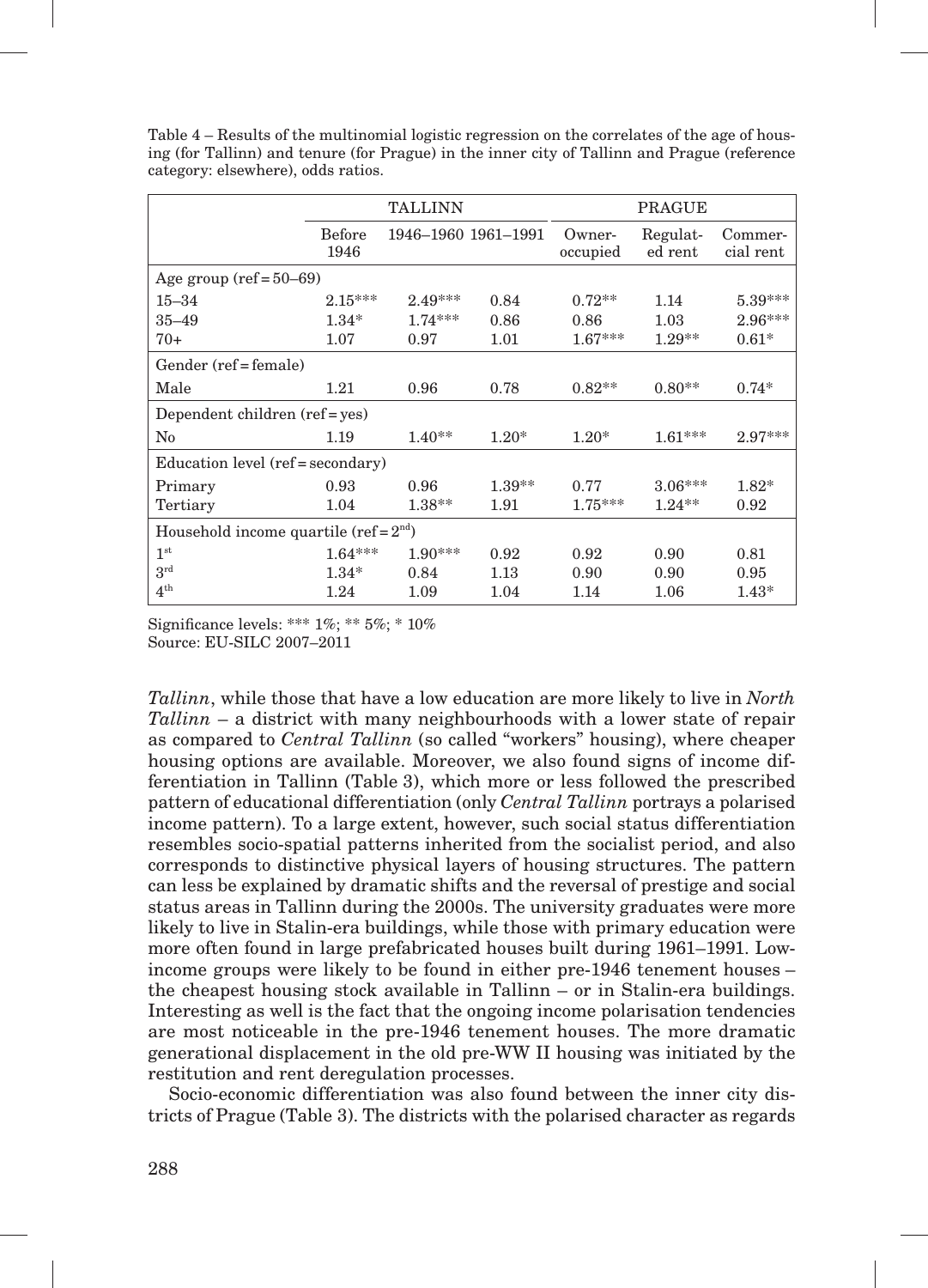educational attainment were *Vinohrady* and *Southeast*. Primary-educated people were more likely to reside in the traditional working-class districts of *Smíchov* and *Northeast*, while more highly educated inhabitants lived more often in the high-status villa quarters of *Dejvice* as well as in commercially and residentially sought-after *Central Prague*. Neither the spatial income differences nor the differences between the three housing tenure segments showed very significant income differentiation. *Central Prague* and *Smíchov* were the two districts where the highest income groups are more likely to be found. Private rental dwellings tended to attract lower educated groups (however, they need to have sufficient financial resources) (Table 4). This rejects the view that the commercial rental sector attracts mainly gentrifiers and urban professionals. Dwellings that are substandard and cheaper could, however, be the potential targets of gentrifiers and developers in the future, next to high-quality luxury quarters. Similar to Tallinn, lower social status (by education) transitory groups penetrate the inner city housing market in Prague, particularly through the private rental market, but the long-regulated rental sector also served to keep the low educated in the inner city (however, the social structure in this sector was polarised).

In line with our third hypothesis, the income differentiation between inner city districts was, therefore, indeed more noticeable in Tallinn, whereas the educational differences applied to both inner cities to a comparable degree – the latter being explained by historical legacies rather than transformational shifts in urban social structures.

### **6. Discussion and conclusions**

The systemic economic and housing market changes of the 1990s and 2000s have created a new context for inner city change in the post-socialist cities of Eastern Europe. According to the existing literature, the gradual transition to market conditions that occurred in various speeds across the region and increased socio-economic inequalities has facilitated reverse processes in inner cities in comparison to formerly existing residential trends during the socialist past. Namely, higher social status groups have started to move into areas previously over-represented by low-status groups and the elderly (e.g., Sýkora 2009). But authors have also referred to continuous evidence of local social mixing and "hybridisation" (e.g., Golubchikov, Badyina, Makhrova 2014). The results of applied comparative studies provided quantitative evidence on the character of population change in Eastern European inner cities.

Consistent with the findings presented by other studies (Buzar et al. 2007; Steinführer, Haase 2007; Haase et al. 2011; Kährik et al. 2015), the results described herein confirmed the preference for inner city living among young people and childless households, and pointed to the rejuvenation process of inner cities. Rejuvenation could even be regarded as the most apparent process reversing population trends in inner cities – the areas that were previously characterised by ageing populations. The dominance of "non-family" households has also been a general feature of inner city development in market-led housing systems since the living environment is considered to be less conducive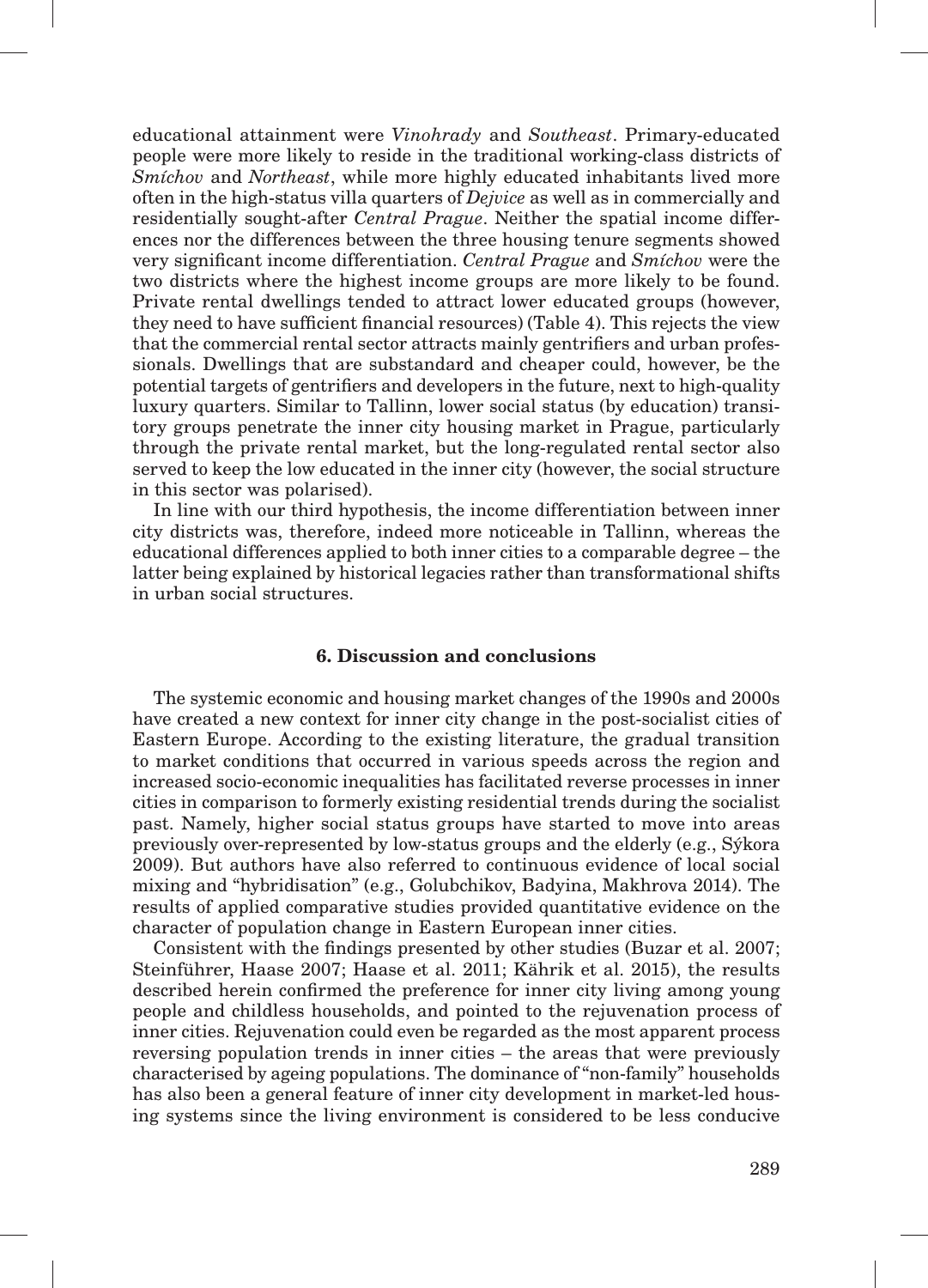to raising children (Rossi 1955). However, as our study showed, the housing policies and level of regulation plays a role – in Prague, the elderly still have more chances to reside in many of the inner city districts while age polarisation is characteristic to the inner city as a whole there; in Tallinn, rejuvenation and displacement of the elderly seem to be stronger processes than in Prague. However, due to the large-scale privatisation, many socialist socio-spatial structures, such as the continuous presence of the elderly in *Central Tallinn*, are being reproduced. Therefore, different generations reside side by side with each other. The privatisation practices allowed a sizable long-term population to stay in their present housing, whereas the long-lasting regulations in restituted housing enabled more elderly (sedentary population) to stay on (cf., Ouředníček, Temelová 2009). The choices of young people in Tallinn are also driven by the type of built environment, namely, pre-WWII and 1946–60 dwellings, which confirms the existence of a pattern of gentrification based on housing choice. Nevertheless, for younger age groups (up to the age of 34), this housing choice does not necessarily correspond with high income or education levels.

The gradual displacement of the elderly by young, often non-family, households has not, therefore, directly led to a social (educational, income) upgrade in the two inner cities. In Tallinn, where income divides have been raising most sharply, lower income groups were found to be still over-represented in the inner city, whereas the educational differences were not found in the inner city as a whole. Inner cities continued to be relatively mixed in the late 2000s, and inner city periphery was still in social decline, which was counter to our expectations that market mechanisms would have a stronger influence on spatial patterns. *Central Tallinn* alone showed some signs of income polarisation, which is indicative of simultaneous socio-economic up and downgrading processes. In Prague's inner city, we found no such income differentiation; instead, significant educational divides were evident. Here, educational capital has been and remains an important determinant of living standards, particularly in villa neighbourhoods and in the historical core of Prague. Not concluding that the mobility to inner city by upper income groups has not taken place in both cities, especially to central areas, these flows have, however, not been as wide-scale as to be able to lift the income status of Prague and Tallinn inner city to a noticeably higher position as compared to the outer cities.

The preservation of socialist legacies due to long-lasting regulations in restituted housing sector (in Tallinn until 2004, in Prague, until 2012) and privatisation practices on the one hand, and relatively low physical state housing stock with low prestige of many inner city neighbourhoods on the other hand, could be seen as explanations to why quick housing and social reforms (especially in Tallinn) have not brought along as dramatic transformations in the intra-urban geography of cities as could have been expected based on available literature. Inner cities have instead been discovered by young people who are still not high up in either an academic or income career (corresponding to the "first wave of gentrifiers" according to the gentrification theory); and only when the prestige and perception of inner city housing improves, then more diverse groups (families, middle and upper income groups) could be expected to be attracted by inner cities to a greater extent. Only a few districts, which already tended to have a higher prestige and social status during the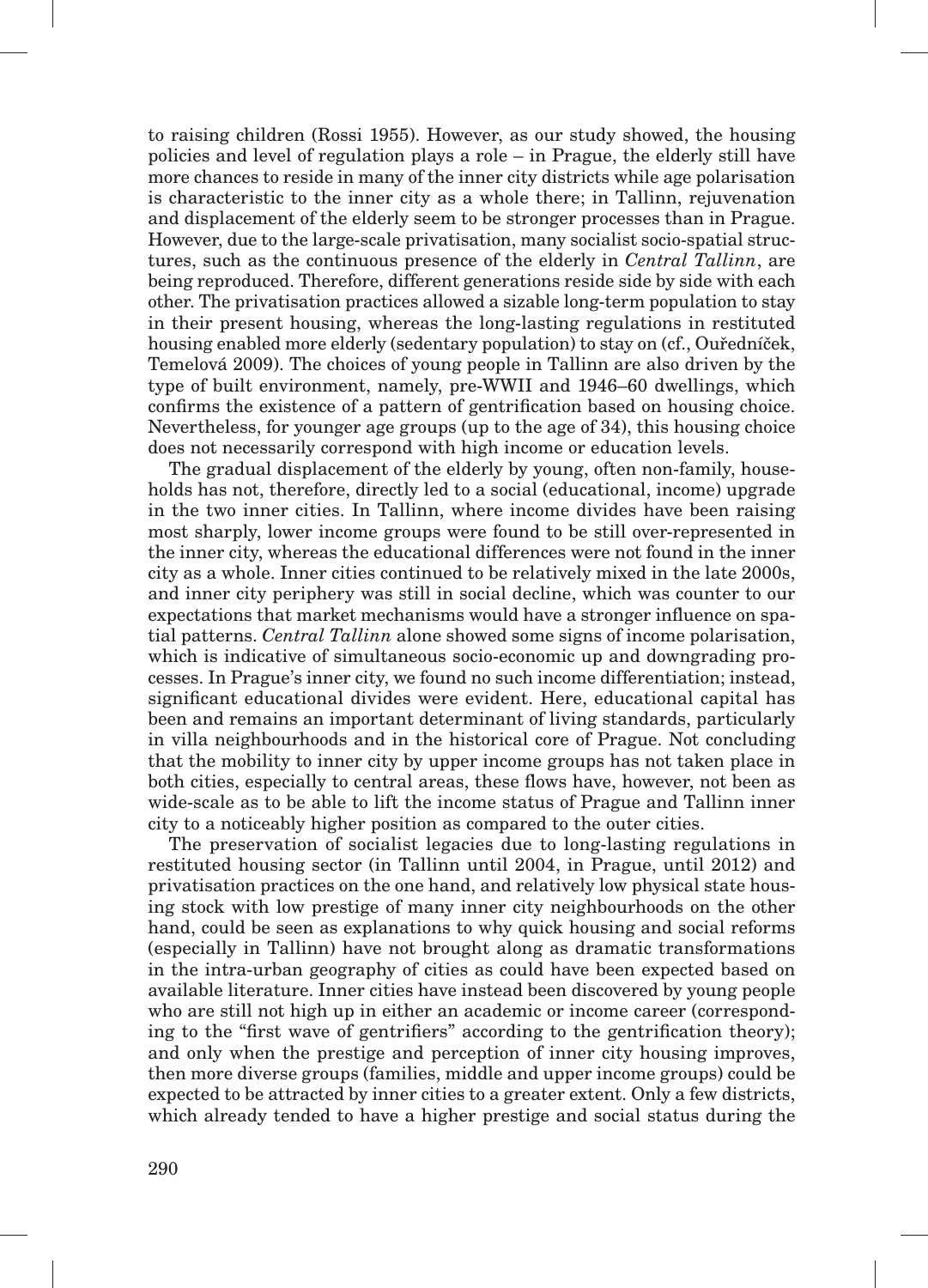socialist era, have continuously and increasingly attracted higher social status groups. From these neighbourhoods, high status slowly and gradually radiates outwards to raise the status of neighbouring areas. For example, the study by Tammaru (et al. 2015a) concludes that high-status groups, as measured by occupation, have expanded their presence in many neighbourhoods in *Northern Tallinn*, as well as in some areas adjacent to the city centre in the South and East that had been in social and physical decline during the Soviet period.

Finally, however, the methodological limitations of the study (EU\_SILC) must be emphasised. The available data did not allow us to investigate smaller spatial units, which we might expect to show greater income-related variations. In particular, the housing structures in Prague's districts are heterogeneous and its smaller neighbourhoods differ considerably, but the type of data available may have concealed the existence of small-scale fragmentations and down or upgrading tendencies. Therefore, combining the results of this study with other sources of information is a necessity. Since no other data on population income is currently available, one of the possible research avenues is for indepth qualitative surveys not only to overcome the above-mentioned limitation but also to better understand the dynamics of emerging wealth and poverty pockets in inner cities.

*We are grateful to the anonymous reviewers for their very valuable comments on our manuscript.*

#### *In Memoriam*

*This paper is dedicated to the memory of our co-authors Jakub Novák and Jana Temelová who recently passed away in a tragic car accident. We lost our good colleagues and wonderful friends, and Czech urban geography lost two of its brightest scholars.*

#### **References:**

- BADYINA, A., GOLUBCHIKOV, O. (2005): Gentrification in central Moscow a market process or a deliberate policy? Money, power and people in housing regeneration in Ostozhenka. Geografiska Annaler, 87B, 2, pp. 113–129.
- BEAUREGARD, R.A. (1990): Trajectories of neighbourhood change: the case of gentrification. Environment and planning A, 22, No. 7, pp. 855–874.
- BERNT, M., HOLM, A. (2005): Exploring the substance and style of gentrification: Berlin's "Prenzlberg". In: Atkinson, R., Bridge, G. (eds.): Gentrification in a global context: the new urban colonialism. Routledge, Abingdon, New York, pp. 106–120.
- BOSTIC, R.W., MARTIN, R.W. (2003): Black home-owners as a gentrifying force? Neighbourhood dynamics in the context of minority home-ownership. Urban Studies, 40, No. 12, pp. 2427–2449.
- BOTERMAN, W., KARSTEN, L., MUSTERD, S. (2010): Gentrifiers settling down? Patterns and trends of residential location of middle-class families in Amsterdam. Housing Studies, 25, No. 5, pp. 693–714.
- BOYLE, P.J., HALFACREE, K., eds. (1999): Migration and Gender in the Developed World. Routledge, London, 91 pp.
- BUTLER, T., LEES, L. (2006): Super-gentrification in Barnsbury, London: globalization and gentrifying global elites at the neighbourhood level. Transactions of the Institute of British Geographers, 31, No. 4, pp. 467–487.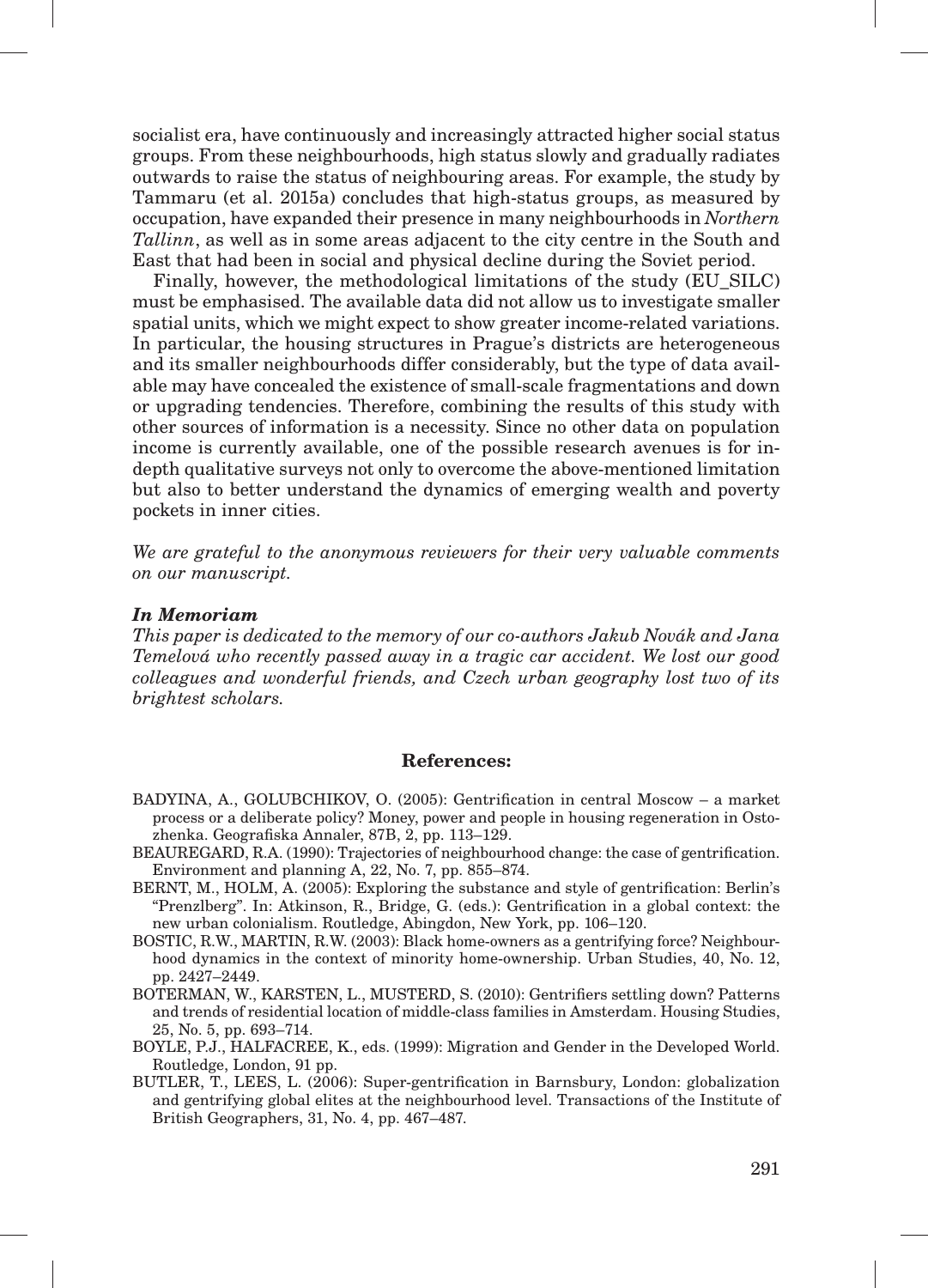- BUZAR, S., OGDEN, P., HALL, R., HAASE, A., KABISCH, S., STEINFÜHRER, A. (2007): Splintering urban populations: Emergent landscapes of reurbanisation in four European cities. Urban Studies, 44, No. 4, pp. 651–677.
- ENYEDI, G. (1998): Transformation in Central European post-socialist cities. In: Enyedi, G. (ed.): Social change and urban restructuring in Central Europe. Akademiai Kiado, Budapest, pp. 9–34.
- FEIJTEN, P., MULDER, C.H. (2002): The timing of household events and housing events in the Netherlands: A longitudinal perspective. Housing Studies, 17, No. 5, pp. 773–792.
- FELDMAN, M. (2000): Urban waterfront regeneration and local governance in Tallinn. Europe-Asia Studies, 52, No. 5, pp. 829–850.
- FÖLDI, Z. (2008): Neighbourhood Dynamics in Inner-Budapest a Realist Approach. Tijdschrift voor Economische en Sociale Geografie, 99, No. 2, pp. 262–264.
- GOLUBCHIKOV, O., BADYINA, A. and MAKHROVA, A. (2014): The hybrid spatialities of transition: capitalism, legacy and uneven urban economic restructuring. Urban Studies, 51, No. 4, pp. 617–633.
- HAASE, A., KABISCH, S., STEINFÜHRER, A., BOUZAROVSKI, S., HALL, R., OGDEN, P. (2010): Emergent spaces of reurbanisation: exploring the demographic dimension of inner-city residential change in a European setting. Population, Space and Place, 16, No. 5, pp. 443–463.
- HAASE, A., GROSSMANN, K. and STEINFÜHRER, A. (2012): Transitory urbanites: New actors of residential change in Polish and Czech inner cities. Cities, 29, No. 5, pp. 318–326.
- HAASE, A., STEINFÜHRER, A., KABISCH, S., GROSSMANN, K., HALL, R., eds. (2011): Residential Change and Demographic Challenge: The Inner City of East Central Europe in the 21<sup>st</sup> Century. Ashgate, Farnham, 376 pp.
- HEGEDÜS, J., M. LUX, N., TELLER, eds. (2013): Social housing in transition countries. Routledge, New York, London, 374 pp.
- KARSTEN, L. (2003): Family gentrifiers: challenging the city as a place simultaneously to build a career and to raise children. Urban Studies, 40, No. 12, pp. 2573–2584.
- KAZEPOV, Y., ed. (2004): Cities of Europe: Changing contexts, local arrangements and the challenge to social cohesion. Wiley-Blackwell, Oxford, 368 pp.
- KÄHRIK, A.T., TAMMARU. T. (2010): Soviet prefabricated panel housing estates: areas of continued social mix or decline? The case of Tallinn. Housing Studies 25, No. 2, pp. 201–219.
- KÄHRIK, A., TEMELOVÁ, J., KADARIK, K. and KUBEŠ, J. (2015): What attracts people to inner city areas? The cases of two post-socialist cities in Estonia and Czech Republic. Urban Studies, doi:10.1177/0042098014567444.
- KÄHRIK, A., KÕRE, J. (2013): Social housing in Estonia after transition: in between the residual of privatization and the new developments. In: Hegedüs, J., Lux, M., Teller, N. (eds.): Social housing in transition countries: Trends, impacts and policies. Routledge Taylor & Francis Ltd, New York, pp. 163–179.
- KOVÁCS, Z. (2009): Social and economic transformation of historical neighbourhoods in Budapest. Tijdschrift voor economische en sociale geografie, 100, No. 4, pp. 399–416.
- LEY, D. (1996): The New Middle Class and the Remaking of the Central City. Oxford University Press, Oxford, 383 pp.
- LINDEMANN, K., SAAR, E. (2012): Ethnic inequalities in education: second-generation Russians in Estonia. Ethnic and Racial Studies, 35, No. 11, pp. 1974–1998.
- LUX, M., KÄHRIK, A., SUNEGA, P. (2012) Housing restitution and privatization: both catalysts and obstacles to the formation of private rental housing in the Czech Republic and Estonia. International Journal of Housing Policy, 12, No. 2, pp. 137–158.
- MARCIŃCZAK, S., TAMMARU, T., NOVÁK, J., GENTILE, M., KOVÁCS, Z., TEMELOVÁ, J., VALATKA, V., KÄHRIK, A., SZABÓ, B. (2015): Patterns of socioeconomic segregation in the capital cities of fast-track reforming postsocialist countries. Annals of the Association of American Geographers, 105, No. 1, pp. 183–202.
- OUŘEDNÍČEK, M., TEMELOVÁ, J. (2009): Twenty years after socialism: the transformation of Prague's inner structure. Studia Universitatis Babes-Bolyai, Sociologia, 54, No. 1, pp. 9–30.
- OUŘEDNÍČEK, M., POSPÍŠILOVÁ, L., ŠPAČKOVÁ, P., TEMELOVÁ, J., NOVÁK, J. (2012): Prostorová typologie a zonace Prahy. In: Ouředníček, M., Temelová, J. (eds.): Sociální proměny pražských čtvrtí. Academia, Praha, pp. 268–297.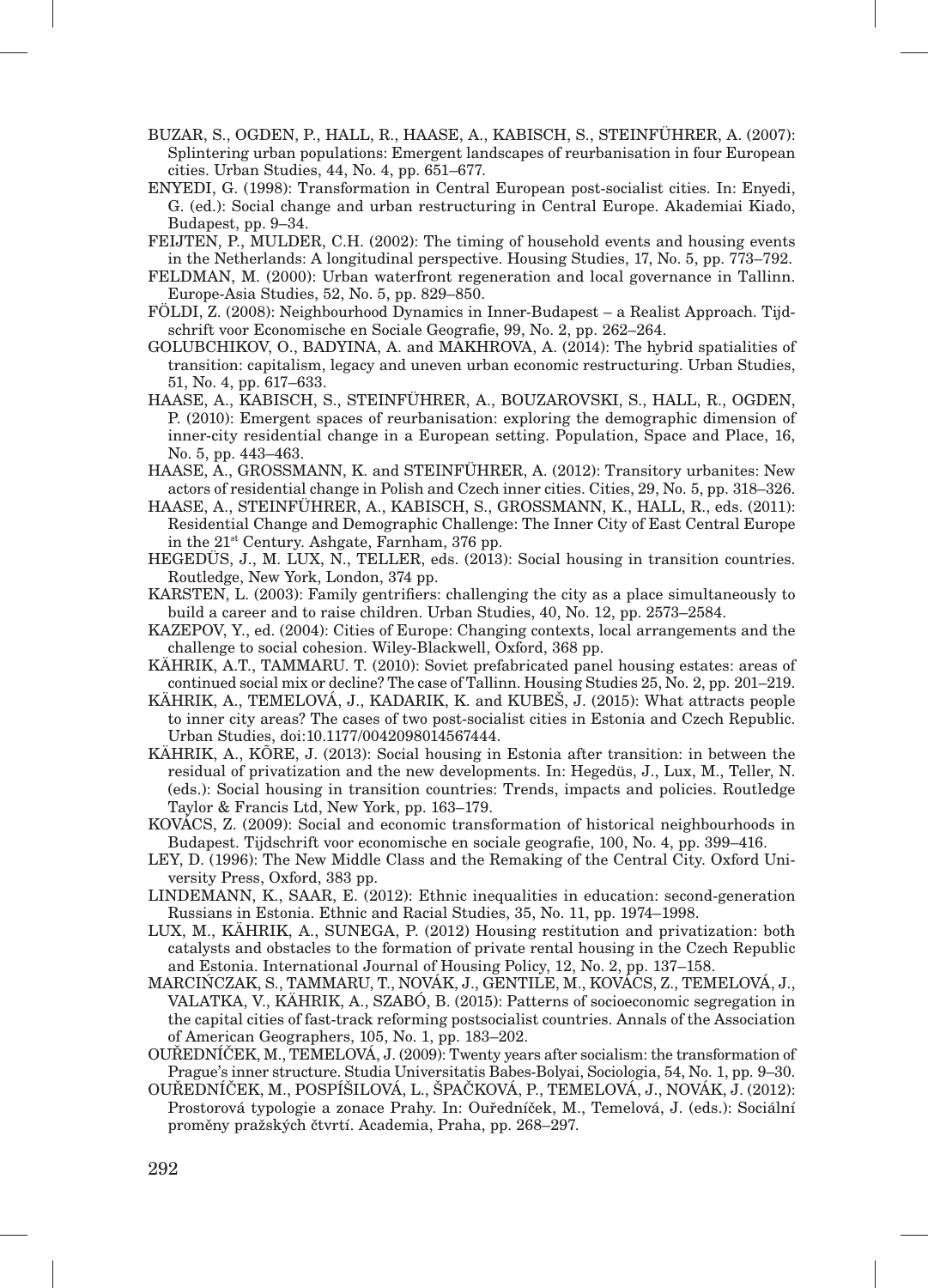- RAITVIIR, T. (1990): Linna sisestruktuurid. Faktorökoloogiline lähendus. Tallinna Linnauurimuse Instituut, Tallinn.
- ROSSI, P.H. (1955): Why families move: a study in the social psychology of urban residential mobility. Free Press, Glencoe, IL.
- SEO, J.K. (2002): Re-urbanisation in regenerated areas of Manchester and Glasgow. New residents and the problems of sustainability. Cities, 19, No. 2, pp. 113–121.
- SMITH, D.M. (1996): The socialist city. In: Andrusz, G., Harloe, M., Szelényi, I. (eds): Cities after socialism. Urban and regional change and conflict in post-socialist societies. Blackwell, Oxford, pp. 70–99.
- SMITH, D.P., HOLT, L. (2007): Studentification and "apprentice" gentrifiers within Britain's provincial towns and cities: extending the meaning of gentrification. Environment and Planning A, 39, No. 1, pp. 142–161.
- STEINFÜHRER, A., HAASE, A. (2007): Demographic change as a future challenge for cities in East Central Europe. Geografiska Annaler, 89B, No. 2, pp. 183–195.
- SZELÉNYI, I. (1996): Cities under socialism and after. In: Andrusz, G., Harloe, M., Szelényi, I. (eds): Cities after socialism. Urban and regional change and conflict in post-socialist societies. Blackwell, Oxford, pp. 286–317.
- SÝKORA, L. (2005): Gentrification in post-communist cities. In: Atkinson, R., Bridge, G. (eds.): Gentrification in a global context. Routledge, London, New York, pp. 90–105.
- SÝKORA, L. (2009): Post-socialist cities. In: Kitchin, R., Thrift, N. (eds.): International encyclopedia of human geography, vol. 8. Elsevier, Oxford, pp. 387–395.
- SÝKORA, L., BOUZAROVSKI, S. (2012): Multiple transformations: conceptualising postcommunist urban transition. Urban Studies 49, No. 1, pp. 43–60.
- TAMMARU, T., KÄHRIK, A., MÄGI, K., NOVÁK, J., LEETMAA, K. (2015a): The "market experiment": Changes in socio-economic segregation in the inherited bi-ethnic context in Tallinn. In: Tammaru, T., Marcińczak, S., van Ham, M., Musterd, S. (eds.): East meets West: New perspectives on socio-economic segregation in European capital cities. Routledge, London.
- TAMMARU, T., MUSTERD, S., VAN HAM, M., MARCIŃCZAK, S. (2015b): Inequality and socio-economic segregation: A multifactor framework for a comparative study of European capital cities. In: Tammaru, T., Marcińczak, S., van Ham, M., Musterd, S. (eds.): East meets West: New perspectives on socio-economic segregation in European capital cities. Routledge, London.
- TEERNSTRA, A.B., VAN GENT, W.P.C. (2012): Puzzling patterns in neighbourhood change: upgrading and downgrading in highly regulated urban housing markets. Urban Geography, 33, No. 1, pp. 91–119.
- TEMELOVÁ, J. (2007): Flagship developments and the physical upgrading of post-socialist inner city: the Golden Angel project in Prague. Geografiska Annaler, 89B, No. 2, pp. 169–181.
- TEMELOVÁ, J., DVOŘÁKOVÁ, N. (2012): Residential satisfaction of elderly in the city centre: The case of revitalizing neighbourhoods in Prague. Cities, 29, No. 5, pp. 310–317.
- TEMELOVÁ, J., NOVÁK, J. (2011) Daily street life in the inner city of Prague under transformation: the visual experience of socio-spatial differentiation and temporal rhythms. Visual Studies, 26, No. 3, pp. 213–228.
- TEMELOVÁ, J., NOVÁK, J., OUŘEDNÍČEK, M., PULDOVÁ, P. (2011): Housing estates in the Czech Republic after socialism: various Trajectories and Inner Differentiation. Urban Studies, 48, No. 9, pp. 1811–1834.
- VAN CRIEKINGEN, M., DECROLY, J-M. (2003): Revisiting the diversity of gentrification: neighbourhood renewal processes in Brussels and Montreal. Urban Studies, 40, No. 12, pp. 2451–2468.
- VEČERNÍK, J. (1996): Earnings disparities in the Czech Republic: the history of equalisation. Czech Sociological Review, 4, No. 2, pp. 211–222.
- WORLD BANK (2002): Transition. The First Ten Years. Analysis and Lessons for Eastern Europe and the Former Soviet Union. The World Bank, Washington, DC, 128 pp.
- ZUKIN, S. (1982): Loft Living: Culture and Capital in Urban Change. Johns Hopkins University Press, Baltimore, 237 pp.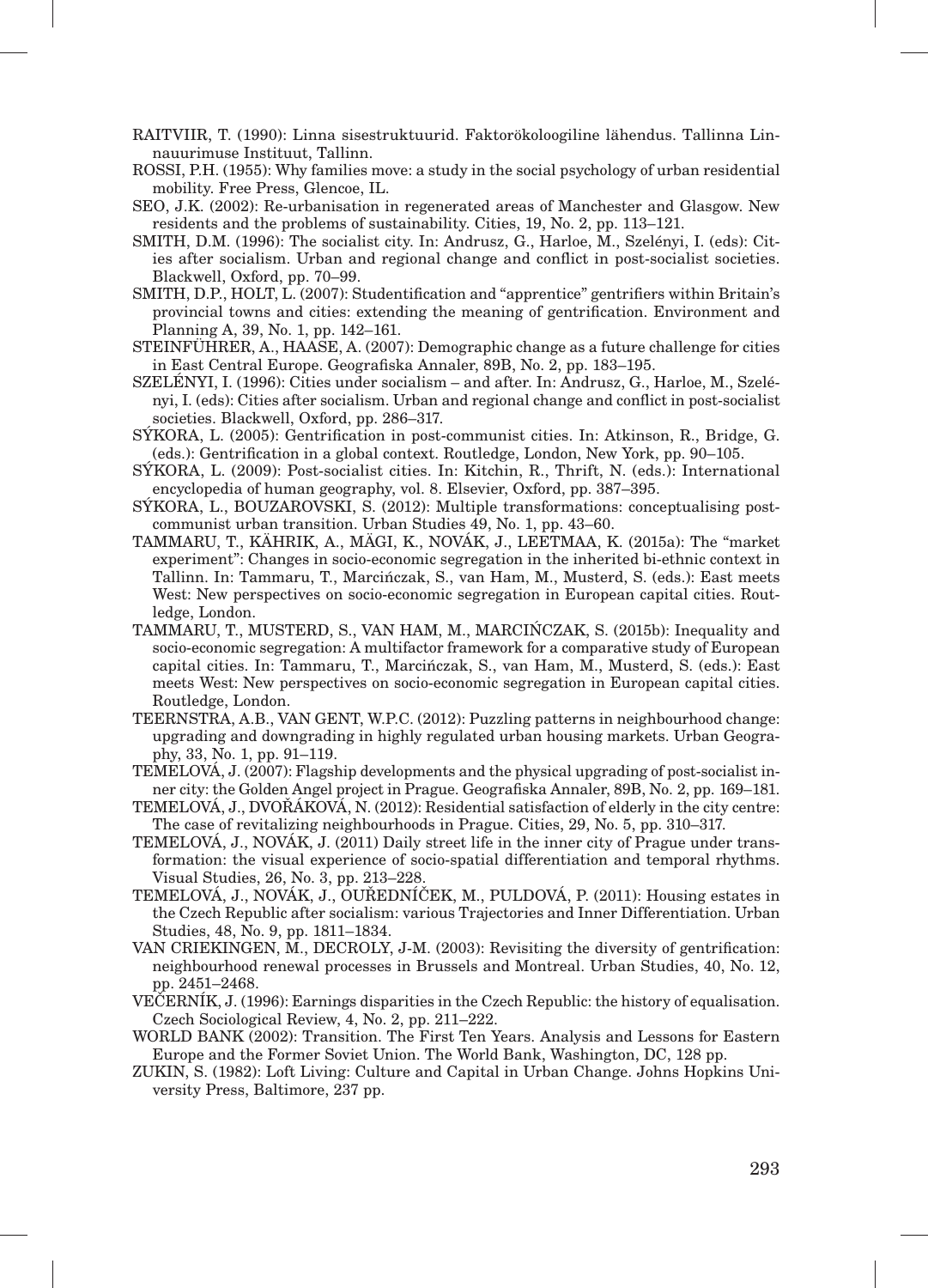#### Shrnutí

#### MODELY A HYBNÉ SÍLY SOCIÁLNÍ DIFERENCIACE VNITŘNÍHO MĚSTA V PRAZE A TALLINNU

Obytné oblasti vnitřních částí východoevropských měst, tedy obytná území mezi obchodním jádrem a vnějšími městskými zónami, charakterizovaná existencí před-socialistických sídelních vrstev, trpěly v průběhu socialisté éry velkým nedostatkem investic. Vnitřní města tak fyzicky i sociálně chátrala, a stala se primárně domovem pro stárnoucí městskou populaci. Systémové změny v ekonomice i trhu s bydlením, které proběhly v devadesátých letech a v prvním desetiletí nového století, vytvořily pro vývoj vnitřních měst nové prostředí. Existující literatura primárně poukazuje na to, že postupná transformace tržního systému, která proběhla v celém regionu nerovnoměrnou rychlostí, a nárůst socio-ekonomických nerovností, spustil ve vnitřních městech obrácené sídelní procesy. Skupiny s vyššími příjmy se začaly stěhovat do míst dříve obsazených nízkopříjmovými skupinami, přestože se objevovaly i mnohé případy sociálního mísení. Na základě dat EU-SILC 2007–2011 jsme analyzovali procesy socio-prostorové diferenciace vnitřních měst Prahy v Česku a Tallinnu v Estonsku a pokusili jsme se identifikovat mechanismy této diferenciace na úrovni domácností. Výsledky této studie tak poskytly kvantitativní důkazy o povaze populačních změn ve vnitřních městech.

Výsledky výzkumu tak ukazují zejména na oblibu života ve vnitřním městě mezi mladými lidmi a bezdětnými domácnostmi a celkový proces obnovy ve vnitřních oblastech východoevropských měst. Omlazení je pravděpodobně nejvýraznějším populačním trendem ve vnitřních městech, kde dříve dominovala stárnoucí populace. Jak ovšem ukazuje naše studie, hrála v tomto ohledu významnou roli politika bydlení a úroveň regulací uplatňovaná v období transformace. V Praze byla úroveň regulace vyšší, proto má starší populace stále sklon koncentrovat se do některých čtvrtí vnitřního města, přičemž věková polarizace je typická pro celé město. V Tallinnu je omlazení města a odsun starších obyvatel mnohem zřetelnější, nicméně levná privatizace přesto zachovala v některých tallinnských oblastech koncentraci starších rezidentů. Ve východoevropských městech tak bydlí různé generace vesměs bok po boku. Způsob privatizace umožnil velké části populace zůstat ve svých stávajících domovech, přičemž tempo následných změn bylo z velké části určováno mírou regulace. V Praze se tak v některých místech zachovalo větší procento starších obyvatel. Volby mladých obyvatel Tallinnu z hlediska ubytování jsou primárně ovlivněny prostředím. Zájem je primárně o budovy postavené před druhou světovou válkou nebo mezi lety 1946–1960. Pro mladou generaci (do 34 let), ale tato volba úplně nekoresponduje s úrovní jejich příjmů či vzdělání. V Praze i v Tallinnu tak hrají důležitou roli v revitalizaci vnitřních měst i studenti či lidé na začátku svých pracovních kariér. Postupné vytlačování starších obyvatel mladými, často bezdětnými domácnostmi vedlo k sociálnímu zlepšení (ve smyslu vzdělání a příjmů) obou vnitřních měst. V Tallinnu, kde došlo v devadesátých letech k ostrému nárůstu příjmových nerovností, bylo vnitřní město stále disproporčně více obýváno nižšími příjmovými skupinami, ovšem rozdíly v úrovni vzdělanosti se ukázaly jako nepatrné. Obyvatelstvo vnitřního města bylo stále velmi smíšené i na konci první dekády nového tisíciletí. Periferie vnitřního města se dokonce ocitly v sociálním úpadku, což bylo v protikladu s naším očekáváním, že se rychlé spuštění tržních mechanismů výrazně projeví na prostorových vzorcích. Pouze vnitřní zóna Tallinnu vykázala výrazné známky příjmové polarizace. Ve vnitřním městě Prahy se příjmové rozdíly příliš neprojevily, místo toho se ale ukázala jasná vzdělanostní diferenciace. Vzdělanostní kapitál je důležitým faktorem určujícím životní úroveň, zejména ve vilových čtvrtích či v historickém centru. To neznamená, že by pohyb lépe situovaných sociálních skupin do centra města (zejména do historického jádra) neprobíhal, nicméně tyto trendy nebyly dostatečně výrazné k tomu, aby vnitroměstské oblasti sociálně a ekonomicky viditelně pozvedly nad zbytek města.

Pozůstatky dědictví socialismu v podobě dlouho trvajících regulací obchodu s restituovanými nemovitostmi (v Tallinnu do roku 2004 a v Praze do roku 2012) a způsob privatizace na jedné straně a relativně špatný fyzický stav dostupných domů a nízká prestiž některých vnitroměstských lokalit na straně druhé způsobily, že rychlé reformy v sociálním sektoru a oblasti bydlení (zejména v Tallinnu) nepřinesly tak dramatickou změnu vnitroměstského